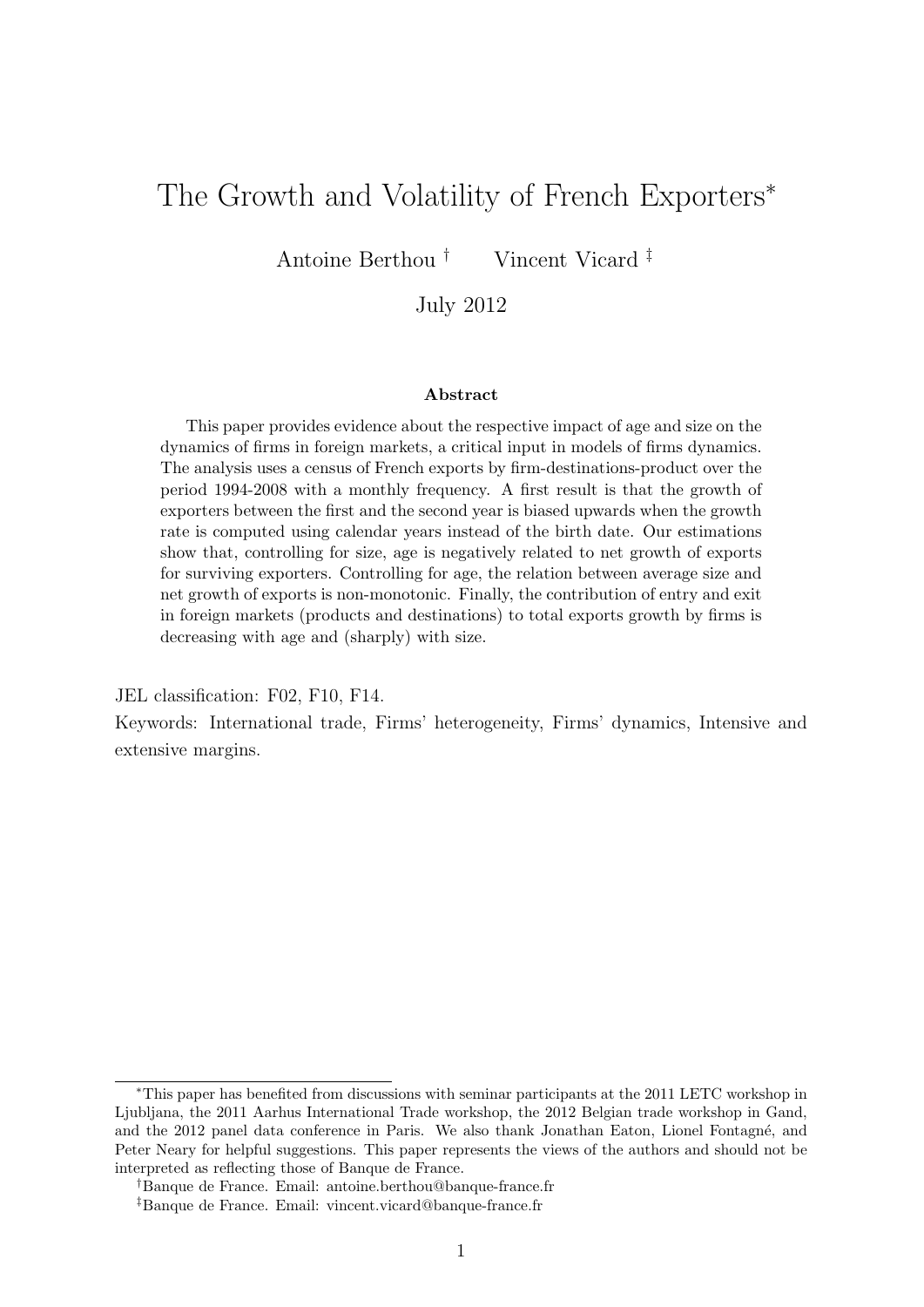### 1 Introduction

International trade models have emphasized the importance of firm heterogeneity in explaining the cross-sectional distribution of firm size in domestic and foreign markets. Sales and exports are extremely concentrated among a limited number of very large firms, whereas a large number of small exporters ship one product to a single destination [\(Eaton](#page-21-0) [et al.,](#page-21-0) [2004\)](#page-21-0). This distribution of the size of exporters is influenced by the process of entry and exit, as new exporters tend to be small relative to incumbents, grow faster and have a low rate of survival [\(Eaton et al.,](#page-21-1) [2007;](#page-21-1) [Freund and Pierola,](#page-21-2) [2010\)](#page-21-2). Understanding the relative contribution of age and size in firms' performance, i.e. understanding whether we need to think about the age of a firm given its size, is central to the explanation and modeling of firms' dynamics on domestic or foreign markets [\(Arkolakis,](#page-21-3) [2011;](#page-21-3) [Luttmer,](#page-22-0) [2007\)](#page-22-0).

Our objective is to provide a careful analysis of the relative contributions of age and size of individual exporters to their growth in foreign markets. Our methodology is borrowed from several studies in the industrial organization literature that have studied the effects of age and size of firms or establishments on their growth, regardless of the export status [\(Dunne et al.,](#page-21-4) [1989;](#page-21-4) [Davis and Haltiwanger,](#page-21-5) [1992;](#page-21-5) [Davis et al.,](#page-21-6) [1996;](#page-21-6) [Sutton,](#page-22-1) [1997;](#page-22-1) [Haltiwanger et al.,](#page-22-2) [2010\)](#page-22-2). The analysis confirms the importance of considering the age together with the size of exporters to explain the growth of exporters in foreign markets. Conditional on size, age is an important determinant of exporters' dynamics: age is negatively related to net growth of exports of surviving firms. The relation between average size and net growth of exports is non-monotonic.

Thanks to the details on product and destination available in trade data, we go one step further and investigate the behavior of firms on different markets by showing how the growth in continuing markets, and the process of churning in foreign markets (i.e. entry and exit from a destination and/or a product), are related to age and size. Firms indeed tend to modify very frequently the portfolio of products that they sell abroad [\(Bernard et al.,](#page-21-7) [2010;](#page-21-7) [Iacovone and Javorcik,](#page-22-3) [2010\)](#page-22-3) and the range of destinations in which they are active [\(Lawless,](#page-22-4) [2009\)](#page-22-4). In the aggregate, this churning of products and destinations by exporters has an important contribution to the aggregate growth of exports in the long run [\(Bernard et al.,](#page-21-8) [2009\)](#page-21-8). Our methodology allows us to quantify the contribution of churning of products and destinations to the growth of firms' exports, in relation to their age and size.

Our empirical analysis makes use of a transaction level dataset of French exporters, that provides information on firm exports by product and destination over the period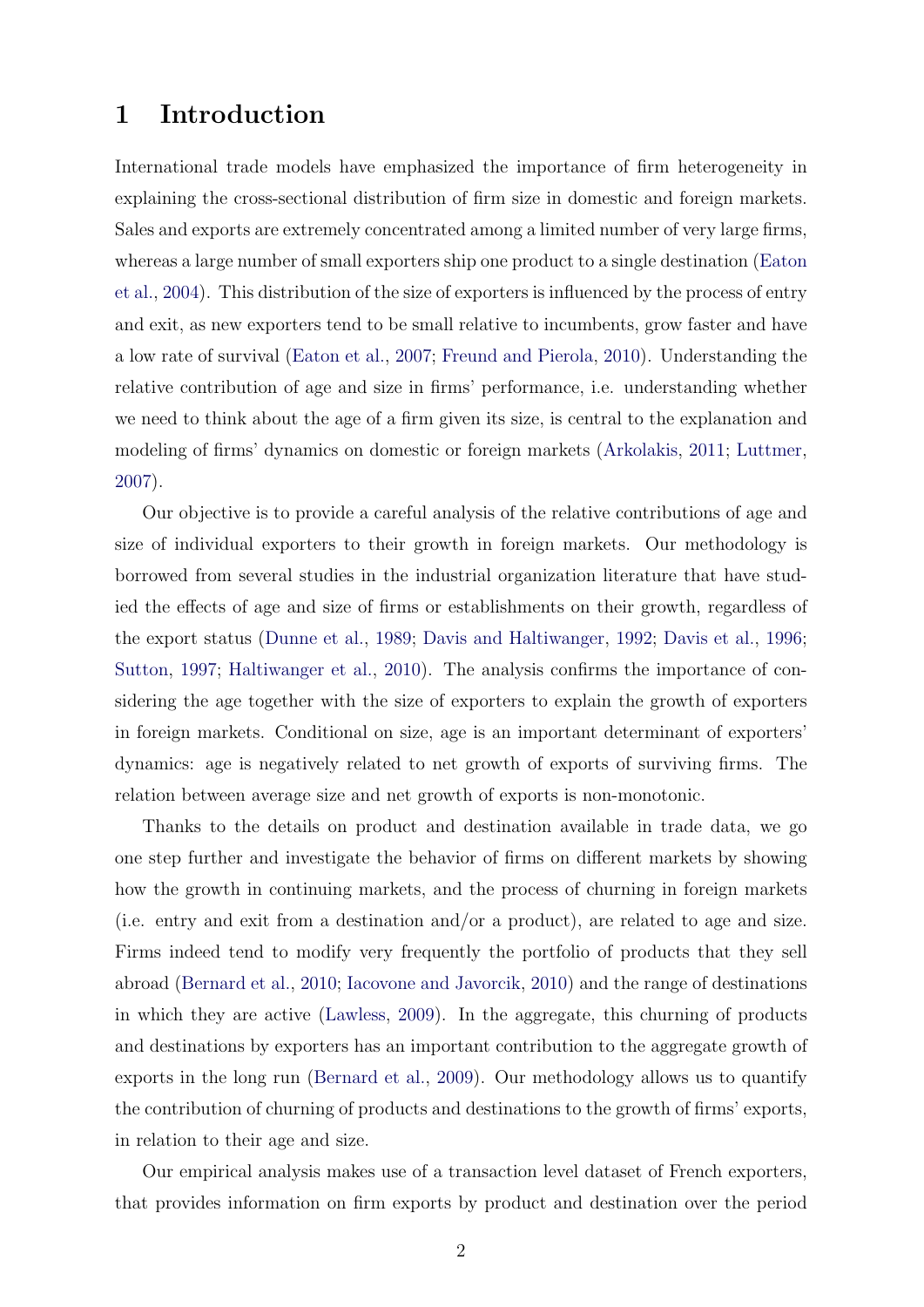1994-2008. The analysis requires dealing with several important statistical issues. First, we provide evidence that the growth rate between the first and second year of export is considerably upwardly biased, because its construction relies on calendar years. Neglecting the month of entry on the export market (birth date) may therefore lead to draw wrong conclusions. A symmetric downward bias arises for exit, because firms export only a few months before the year of exit. Second, [Haltiwanger et al.](#page-22-2) [\(2010\)](#page-22-2) show that the choice of the measurement of firms' size is an important issue. Our analysis mostly uses the average size of exporters in years t-1 and t, as this measure is less likely to be affected by transitory shocks that could influence our estimates due to regression to the mean effects.

Our main results regarding the effects of the average size and age of exporters on their expected growth, decomposed as the probability of survival and the growth of exports conditional on survival, can be summarized as follows. First, the probability of survival is increasing with the average size and the age of exporters. Second, controlling for the age of exporters, we find that the expected growth in foreign markets is increasing with the average size. This relationship becomes non-monotonic when the net growth of *surviving* exporters is considered.<sup>[1](#page-2-0)</sup> An important bias is identified in the estimations using the base year size, due to regression to the mean effects. Third, controlling for the average size, the expected growth of firm-level exports is increasing with the age of exporters (due to attrition), but decreasing when surviving ones are considered.

These results are completed by a series of findings regarding the relation between age/size and the volatility of firm-level exports due to the entry and exit process in foreign markets. Small and, to a lesser extent, young exporters are more volatile in export markets than large or mature ones. The product dimension of the extensive margin is dominant in intra-firm volatility.

Our empirical analysis is related to the industrial organization literature documenting the effects of firms' age and size on their growth performance. [Dunne et al.](#page-21-4) [\(1989\)](#page-21-4) show that the rate of failure of US manufacturing plants is decreasing with plant size and age. Conditional on survival, the growth rate of employment by plants is also decreasing with age and size. [Haltiwanger et al.](#page-22-2) [\(2010\)](#page-22-2) however find no clear patterns between size and growth of employment for US firms, once their age is controlled for. They confirm that young firms grow faster and are also more volatile. [Foster et al.](#page-21-9) [\(2010\)](#page-21-9) show using US plant level data that young firms have lower sales than old firms, but are not less productive, suggesting that demand accumulation (building a customer base) is

<span id="page-2-0"></span><sup>1</sup>Only the largest exporters report better performances.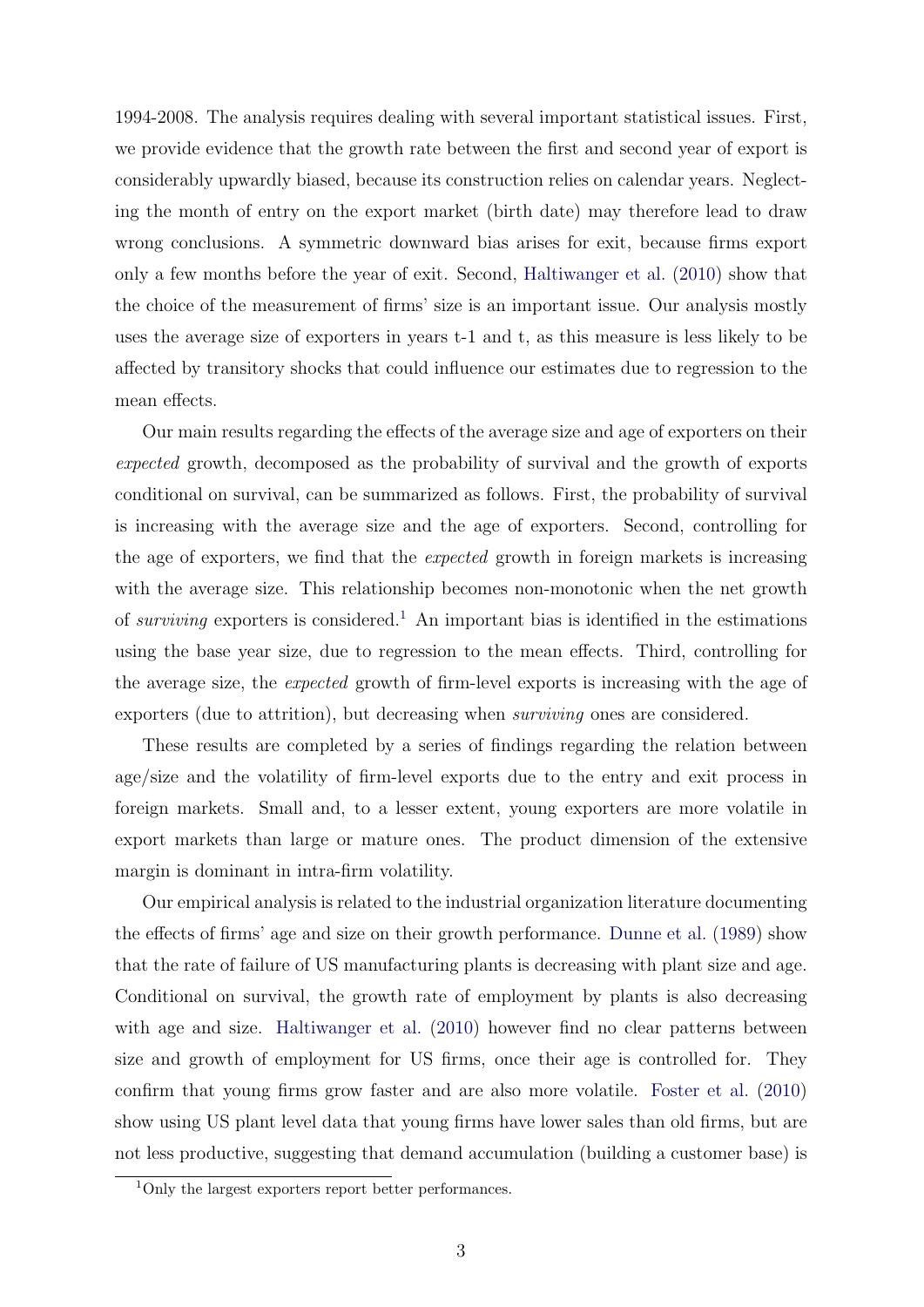an important determinant of plants' dynamics.

Evidence regarding export activity has concentrated on the dynamics of new exporters, regardless of size. Most of new exporters do not survive more than a few years. They typically start small, and surviving exporters export much larger volumes by the second year, expand to additional markets or export new products [\(Eaton et al.,](#page-21-1) [2007;](#page-21-1) [Freund and Pierola,](#page-21-2) [2010;](#page-21-2) [Albornoz-Crespo et al.,](#page-21-10) [2010;](#page-21-10) [Iacovone and Javorcik,](#page-22-3) [2010\)](#page-22-3). Our analysis completes these findings by providing a systematic identification of the distinct effects of age and size on the net growth and volatility of exporters in foreign markets, and shows that age explains the growth and volatility of French exporters beyond their average size.

In terms of the theory, two main classes of models have been developed to explain these patterns of firm dynamics: models of learning [\(Jovanovic,](#page-22-5) [1982\)](#page-22-5) or persistent productivity shocks [\(Hopenhayn,](#page-22-6) [1992\)](#page-22-6). The former class of models emphasizes the importance of heterogeneity of performance by age while the latter's main prediction re-lates to the size of the firm.<sup>[2](#page-3-0)</sup> Many models of firms dynamics predicts that determinants of size are Markov [\(Luttmer,](#page-22-7) [2011;](#page-22-7) [Impullitti et al.,](#page-22-8) [2011;](#page-22-8) [Arkolakis,](#page-21-3) [2011;](#page-21-3) [Chaney,](#page-21-11) [2011;](#page-21-11) [Klette and Kortum,](#page-22-9) [2004\)](#page-22-9), so that the future size of a firms is essentially determined by its current size. On the other side, [Ruhl and Willis](#page-22-10) [\(2008\)](#page-22-10)'s dynamic model of exporting underline the importance of demand accumulation over time to account for the slow and gradual growth of new exporters. [Eaton et al.](#page-21-12) [\(2011\)](#page-21-12) develop a search and learning model of exporters' dynamics that is consistent with the large turnover of firms and trading relationships on export markets and the rapid growth of surviving matches. Understanding the relative contribution of age and size to firm net growth is therefore a critical input for these models.

### 2 Methodology and data

#### 2.1 Data

All the empirical analysis presented in this paper is based on the individual firm-level exports data provided by the French customs. The dataset reports trade flows for individual French exporters at a monthly frequency, over the period 1994-2008. Each individual trade flows are reported with firm-product-country dimensions, with products

<span id="page-3-0"></span><sup>2</sup>[Cooley and Quadrini](#page-21-13) [\(2001\)](#page-21-13) introduces financial frictions in a model where firms face permanent productivity shocks to account for the simultaneous age and size dependence of firms growth. [Klepper](#page-22-11) [and Thompson](#page-22-11) [\(2006\)](#page-22-11) argue that the number of markets in which the firm is active is positively related with survival but negatively related to growth.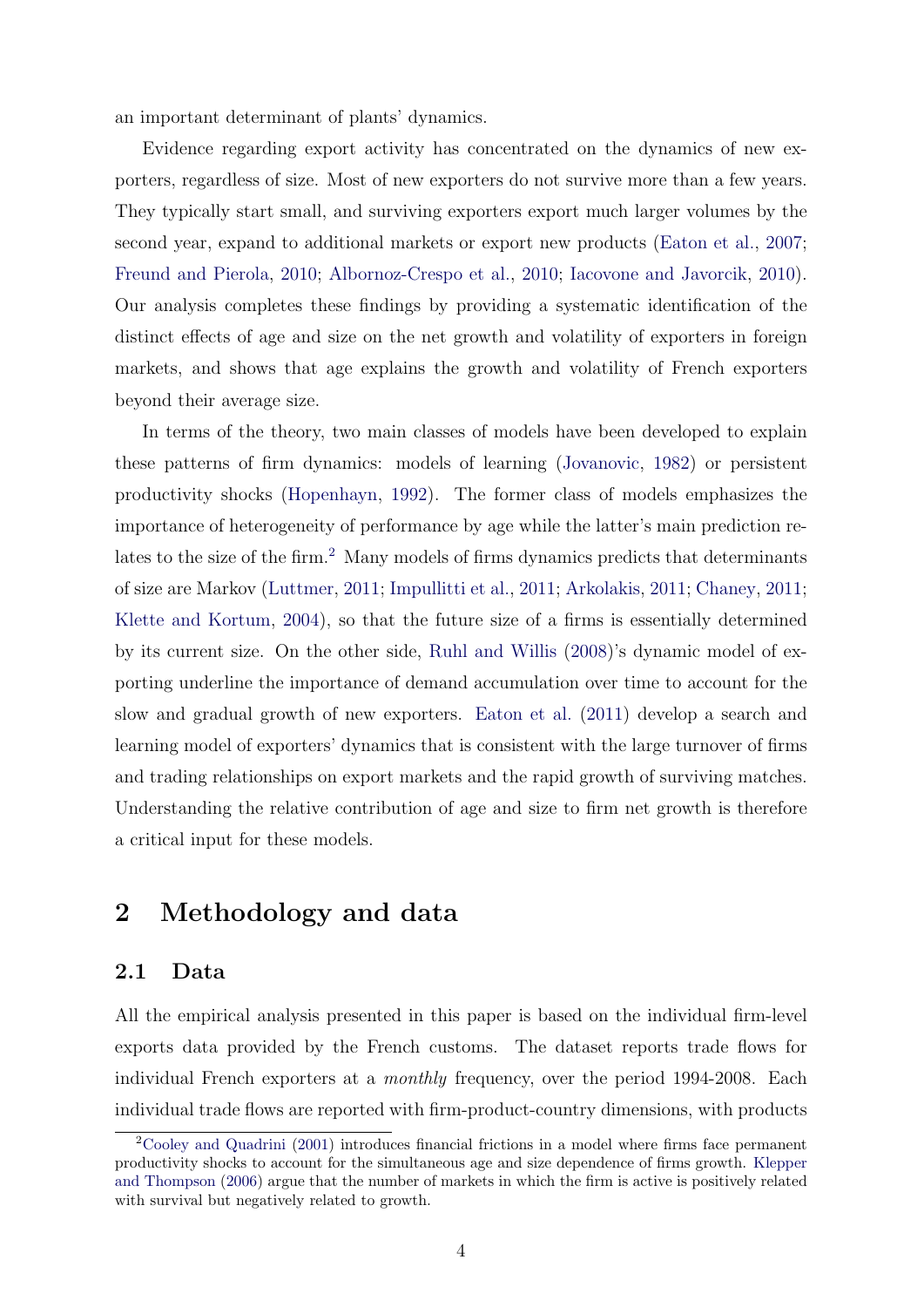defined at he 6-digits in the Harmonized System (HS).[3](#page-4-0)

Each firm can be identified every year using its SIREN number, allowing us to follow them over time.<sup>[4](#page-4-1)</sup> We define the age of each exporter according to its year of entry into export. Each firm is allocated to a cohort. For instance, a firm is considered as a new exporter in 2001 if it exports that year at least one product to one destination, but does not appear in the database between 1994 and 2000. A firm is considered as being part of the cohort of year  $t$  if no trade was registered in the preceding years. Firms can then survive as an exporter in each of the following years, or exit. We do not consider multiple spells of export by a firm and remove switchers after their first exit (at least one year) of the export market. Retrieving the information on age for incumbent exporters requires to have as many years backward and forward; we therefore restrict our sample on years 2001-2007 in order to be able to allocate all firms, new as well as incumbent exporters, to an age category. We allocate all French exporters over the 2001-2007 period into 6 groups of new exporters and 1 group of experienced exporters (with more than 6 consecutive years of export experience).

Details regarding the data are provided in Appendix A.

#### 2.2 Measurement of the growth of new exporters

Our analysis of the dynamics of firms' exports relies on growth rates of individual export flows,  $x_{ijkt}$ , from firm i to destination country j in product category k and year t. Due to the large number of entries and exits at the firm, destination or product level, we follow [Davis and Haltiwanger](#page-21-5) [\(1992\)](#page-21-5) [5](#page-4-2) and compute the growth rate of each individual export flow  $x_{i jkt}$  as:

$$
g_{ijkt} = \frac{x_{ijkt} - x_{ijkt-1}}{\frac{1}{2}(x_{ijkt} + x_{ijkt-1})}.
$$
 (1)

 $g_{i j k t}$  corresponds to the growth rate of an individual export flow  $x_{i j k t}$  between year t and  $t-1$ . The denominator is defined as the mean of  $x_{ijk}$  in t and  $t-1$ , and ensures that the growth rate can be computed as soon as there exists a positive trade  $x_{ijk}$  in t or  $t-1$ . This growth rate has several properties that makes it very useful in our analysis.

<span id="page-4-0"></span><sup>3</sup>Because of the HS revisions in 2002 and 2007, we use concordance tables provided by the United Nations Statistical Division to translate product codes into a single nomenclature for computing growth rate over 2001/02 and 2006/07.

<span id="page-4-1"></span><sup>4</sup>Official changes in SIREN code are recorded but we cannot rule out switches of SIREN code for some firms over time. Our results are robust to the exclusion of firms belonging to a French or foreign group its year of entry into the export market or the top/bottom 1% firms in terms of growth rate (see column (8) in Table C2).

<span id="page-4-2"></span><sup>5</sup>This growth rate has become standard in the analysis of firm and labor market dynamics.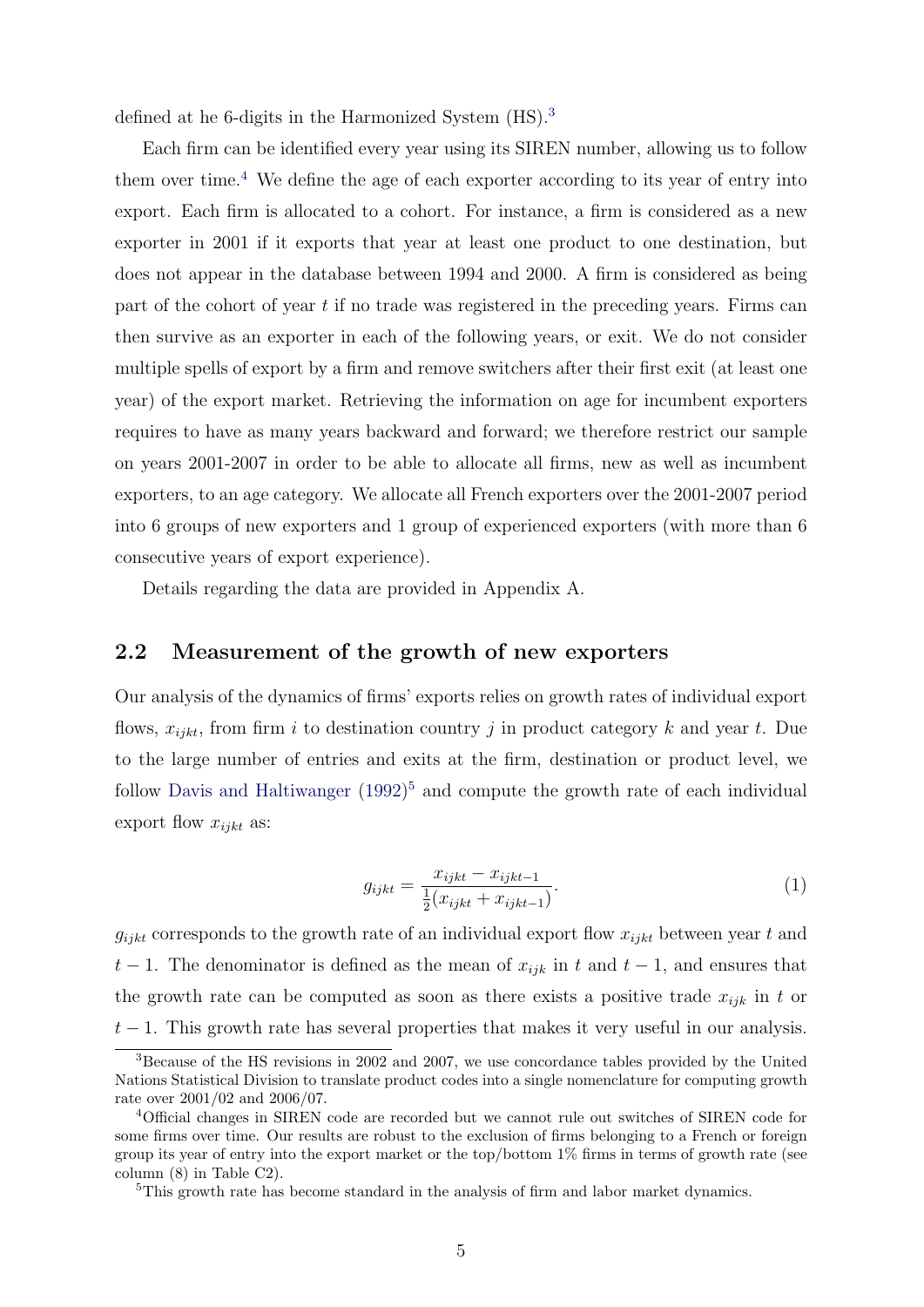First, new export flows and trade flow disruptions are assigned respectively the values 2 and −2. This pattern enables to take into account the contributions of entry and exit to the growth of firms' exports. Second, it is a good approximation of the log first difference around zero and shares its properties of symmetry. In addition, this growth rate is bounded between the values of entry and exit, 2 and −2.

The contribution of each individual export flow  $x_{ijk}$  can be aggregated to compute the net growth of exports of any firm  $i$  as follows:

$$
G_{it} = \sum_{jkt} \omega_{ijkt} \times g_{ijkt} \text{ where } \omega_{ijkt} = \frac{x_{ijkt} + x_{ijkt-1}}{\sum_{jkt} x_{ijkt} + \sum_{jkt-1} x_{ijkt-1}}.
$$
 (2)

 $\omega_{i j k t}$  is the share of trade flow  $x_{i j k t}$  in firm is value of foreign sales. For any firm i, we can distinguish the contribution of continuing trade relationships (the net intensive margin), and the contribution of the creation (positive extensive margin) and disruption (negative extensive margin) of trade relationships. The growth of the firms' exports can be expressed as the sum of the net contributions of the intensive and extensive margins:

<span id="page-5-0"></span>
$$
G_{it} = G_{it}^I + G_{it}^{E+} + G_{it}^{E-} \text{ where }\begin{cases} G_{it}^{E+} = \sum_{jk} \omega_{ijkt} \times g_{ijkt} & \text{if } g_{ijkt} = 2\\ G_{it}^{E-} = \sum_{jk} \omega_{ijkt} \times g_{ijkt} & \text{if } g_{ijkt} = -2\\ G_{it}^I = \sum_{jk} \omega_{ijkt} \times g_{ijkt} & \text{otherwise,} \end{cases}
$$
(3)

where  $G_{it}$  is the net growth of exports of firm i between t and  $t-1$ ,  $G_{it}^I$  is the net contribution of the intensive margin,  $G_{it}^{E+}$  is the gross contribution of the positive extensive margin, and  $G_{it}^{E-}$  is the gross contribution of the negative extensive margin. Given the three dimensions of the French Customs trade data, firm  $(i)$ , destination  $(j)$  and product  $(k)$ , we are able to further decompose the extensive margin into several components listed below:

- entry or exit of exporters (firm-level extensive margin);
- add or drop of product-and-destination, continuing firm (DP);
- add or drop of products, continuing firm and destination (P);
- add or drop of destinations, continuing firm and product (D);
- add or drop of trade relationship, continuing firm, product and destination (Other).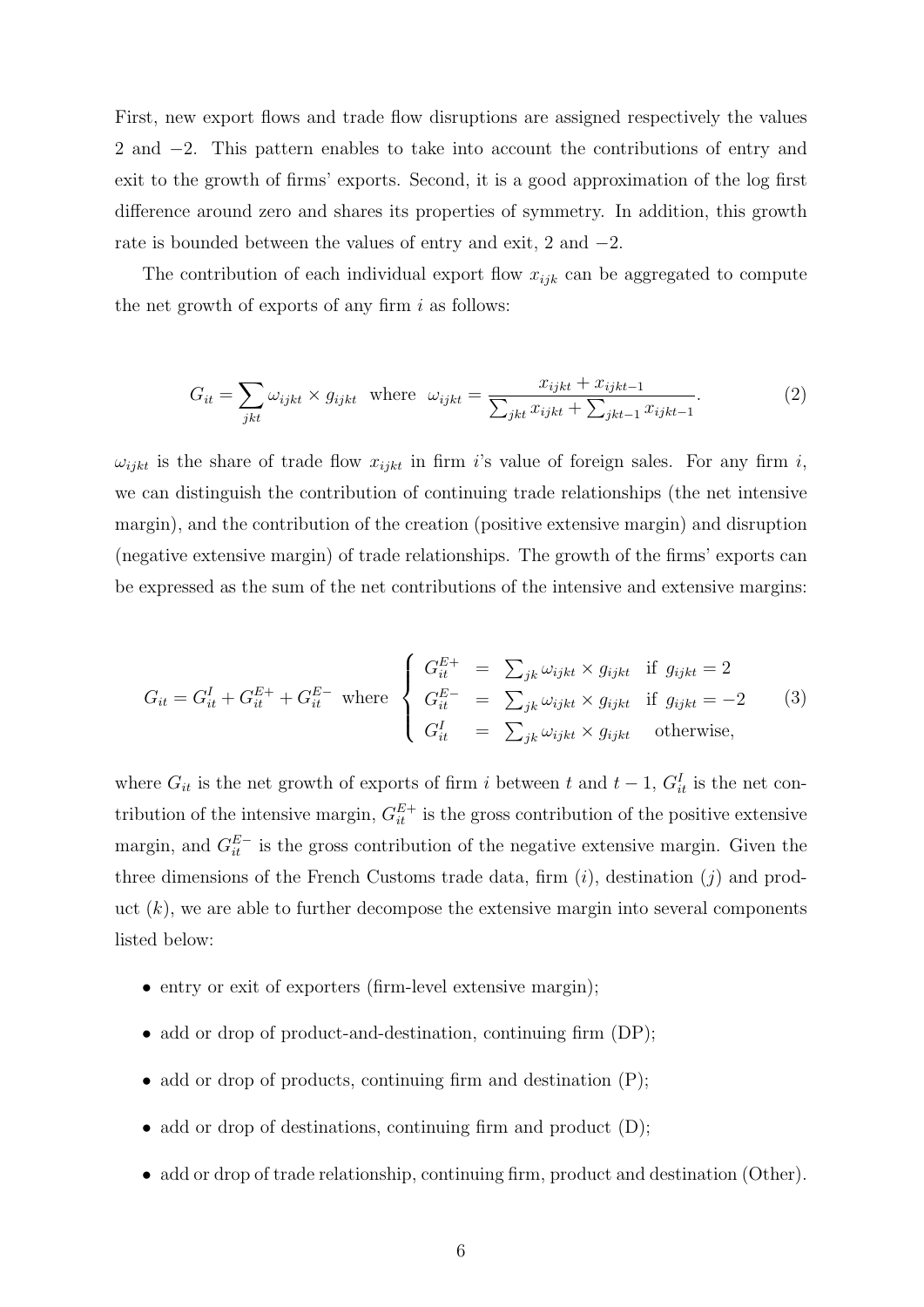The empirical analysis presented in the paper mainly explains the net growth rate of a firm  $(G_{it})$  by the age of the exporter, the size of the exporter, and additional controls. The analysis is then refined to show the effect of these two variables on the different margins of firms exports.

#### 2.3 Issue of the measurement of the growth of new exporters

One important issue regarding the age of exporters is the bias related to calendar year in the first two years of export. For example, a firm may start exporting in December of the first year, and then export the same amount each month of the second year. Using export reported on a calendar year would therefore bias downward the level of export the first year relative to the second. In this case, the growth rate of exports between the first and the second year would be artificially high. We address this statistical issue by computing the growth rate of new exporters on reconstructed years using the exact month of entry rather than calendar years. So, the monthly frequency in the data is used only to compute properly the yearly growth rate of new exporters.

Figure [1](#page-7-0) illustrates this statistical bias in the computation of growth rates of firms' exports between years  $t - 1$  and  $t$ , for exporters that survive between the two years. When calendar years are considered, the average growth rate of new exporters between the year of entry and the second year is above  $+20\%$ ; the growth rate then plummets by the third year (black curves). Using the birth month of exporters yields a completely different pattern (left panel of Figure [1\)](#page-7-0). The average growth rate of new exporters, conditional on survival, is negative in the second year and similar to growth rates in subsequent years. The median growth rate of new exporters has a similar shape but is closer to zero. The discrepancy in growth rates due to the calendar year bias amounts to 0.306 in the second year, meaning that average exports revenues of a cohort of new exporters are underestimated by 32% the first year of export when using the calendar year.[6](#page-6-0)

The negative growth by the average exporter is explained by the fact that many exporters will exit in the following years, and decline before exit. There is also a second statistical bias due to the fact that firms may actually export only a few months during their year of exit. Given that more firms exit during the first years of export activity, we can expect that this bias is more important when we compute the growth rate for young exporters. Restricting the sample to exporters surviving between  $t-1$  and  $t+1$  (right

<span id="page-6-0"></span><sup>&</sup>lt;sup>6</sup>The conventional growth rate g (exports in t minus exports in t – 1 divided by export in t – 1) is related to our growth rate as follows:  $q = 2G/(2 - G)$ .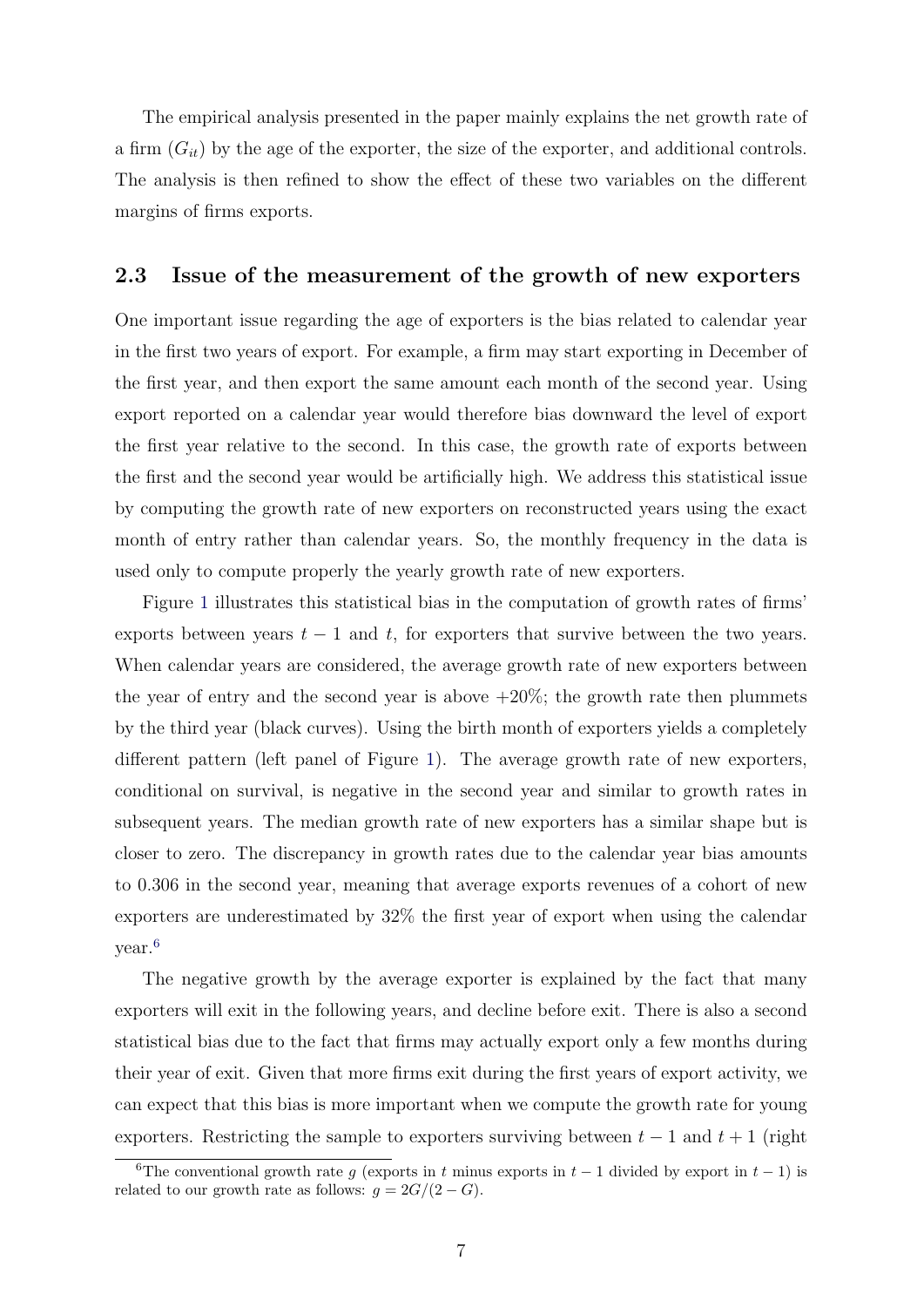panel of Figure [1\)](#page-7-0), the average growth rate becomes positive in most years, and the relation between age and exports growth becomes more negative (especially due to the larger correction for the exit year among young exporters). In the econometric analysis, we consider this possibility by keeping in-sample only those firms that survive between t-1 and t, or alternatively those surviving between t-1 and  $t+1$ .

<span id="page-7-0"></span>Figure 1: Net growth rates of exports by age: calendar vs. corrected years



#### 2.4 Issue of the measurement of the size of exporters

The relation between the size and growth of firms is potentially biased due to regression to the mean effects. A firm experiencing a positive transitory shock is likely to report a negative growth rate the following period, leading to a spurious correlation between firm size and growth rate [\(Davis et al.,](#page-21-6) [1996;](#page-21-6) [Haltiwanger et al.,](#page-22-2) [2010\)](#page-22-2). Consequently, using base year  $t - 1$  as size criteria is likely to create a negative bias while the opposite is true regarding the use of end year  $t$  as a size criteria. To mitigate these potential biases, [Davis and Haltiwanger](#page-21-5) [\(1992\)](#page-21-5) suggest to measure firm size using the average of firm size over  $t-1$  and t. [Haltiwanger et al.](#page-22-2) [\(2010\)](#page-22-2) report that using this size methodology or a more complex dynamic size classification methodology developed by the US Bureau of Labor Statistics yields similar results.

Our empirical investigation therefore follows the suggestion by [Davis and Haltiwanger](#page-21-5) [\(1992\)](#page-21-5) that we apply to the case of exporters. Our preferred measure of the size of exporters is computed as the average value of firms' exports in years t and  $t - 1$ . In the empirical analysis though, we provide as an element of comparison the results of additional analysis that uses the initial value of the firms' exports as a proxy for the size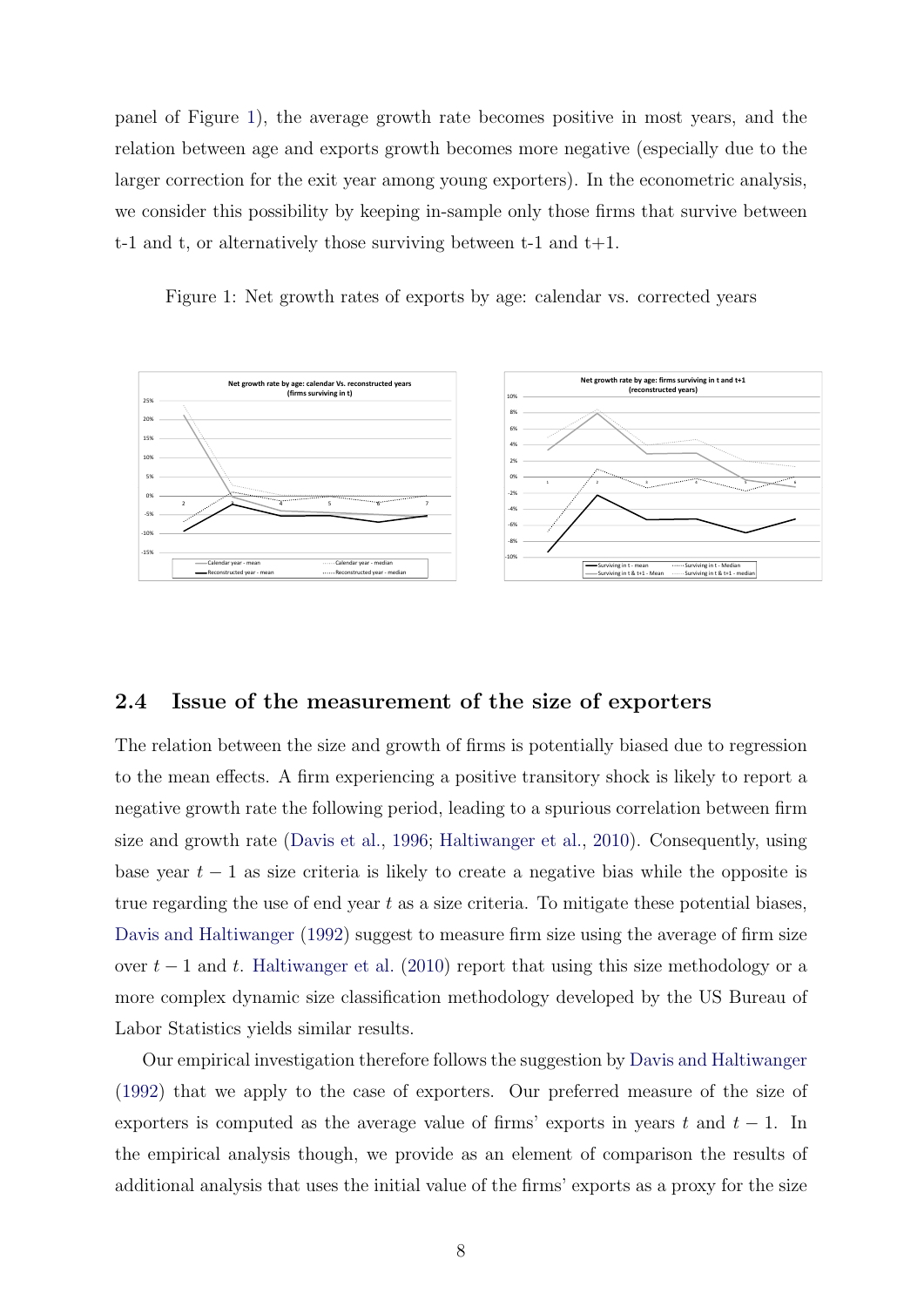of exporters. Using this measure of size, exporters are clustered into 10 classes of firms' size that reflect the deciles of the distribution, considering all exporters that are active in  $t-1$  or  $t$ <sup>[7](#page-8-0)</sup>



<span id="page-8-1"></span>Figure 2: Serial correlation in net export growth by firm size category

The left panel of Figure [2](#page-8-1) presents the correlation between the growth rate of firms' exports in t and the growth rate in  $t - 1$  by category of size, when these categories are defined according to the average size of exports or the initial size of exports. The correlation is negative, whatever the methodology that is used to measure the size of exporters. This confirms the existence of a negative serial correlation in firms' exports growth. The serial correlation, however, is less important when the observations are clustered using the average size classes rather than the initial size classes, especially in the case of small firms. This confirms that estimations using the average size categories of exporters are less likely to be affected by regression to the mean effects.

To complete the diagnosis, the right panel of Figure [2](#page-8-1) reports the percentage of firms that do not change size category between  $t - 1$  and t. This percentage is increasing with the size of firms, confirming that small firms are more subject to idiosyncratic shocks that affect their ranking in terms of size. This is however less the case when the average size is used, as this measure tends to average out these idiosyncratic shocks. This confirms that the average of exports between years  $t-1$  and t is a more consistent measure of the size of exporters. We use preferably this measure of size in our empirical analysis.

<span id="page-8-0"></span><sup>&</sup>lt;sup>7</sup>For exporters that start exporting in t, the initial size in  $t - 1$  is zero and we use instead the size in t. Firms that exit are also considered in the distribution as the initial and average measures of size remain positive.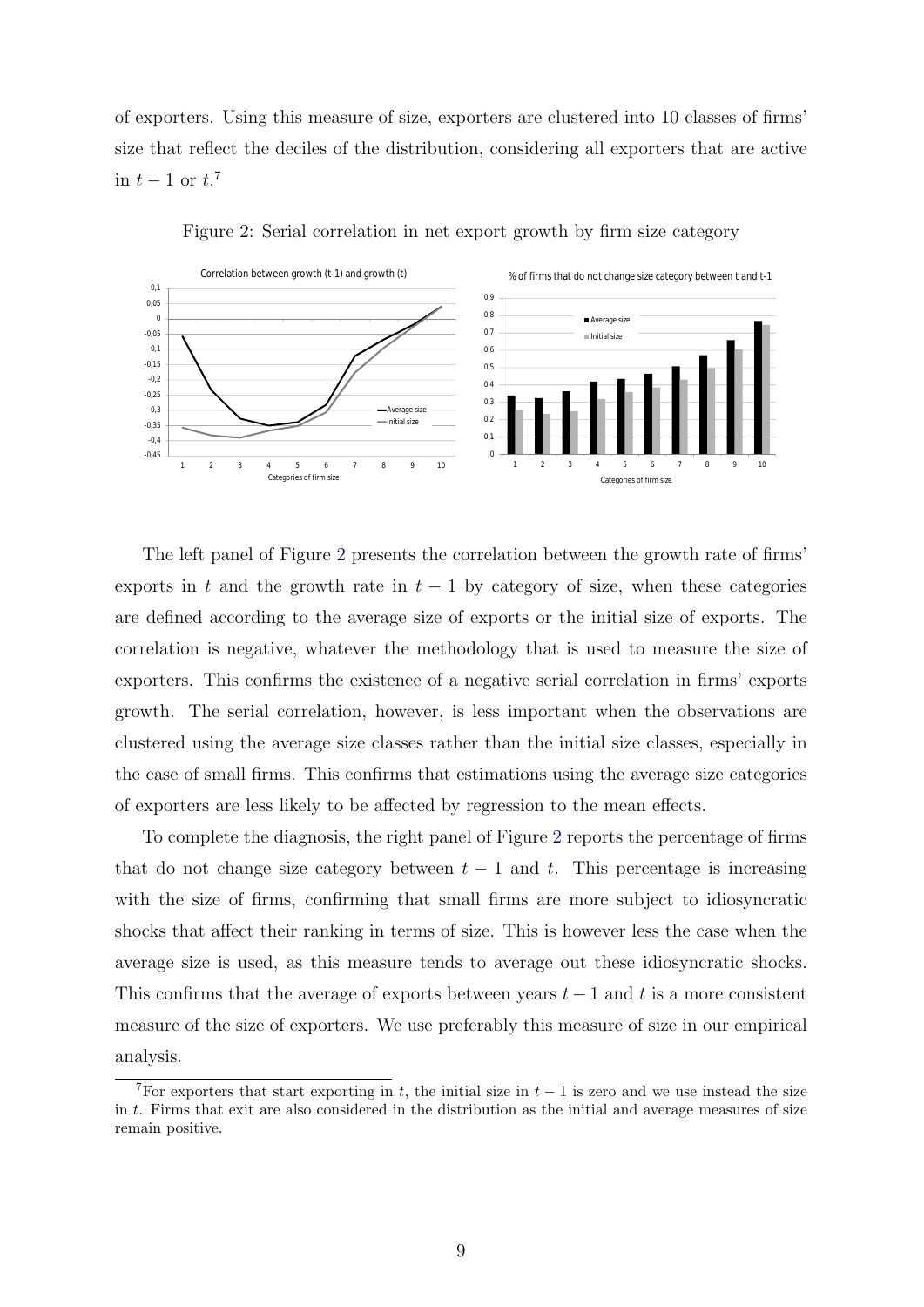# 3 Econometric analysis of the effects of age and size on exports' growth

#### 3.1 Estimation methodology

We now provide an econometric estimation of the effects of age and size on the expected net growth of exporters in foreign markets  $(G_{it})$ . As discussed above, the measure of the growth rate that is used in our analysis summarizes the dynamics of starters, quitters, and continuers. This expected growth can be further decomposed into the probability of survival  $(Prob(X_{it} > 0)$ , and the growth of continuers conditional on survival  $(G_{it}|X_{it} > 0)$ , with  $X_{it}$  being firms' total exports value in year t. All these variables are considered in the set of dependent variables  $(\Omega_{it})$  in our estimations.

We use a non-parametric methodology by regressing the dependent variable  $(\Omega_{it})$  on firm size classes and age classes. Since firm size and age are likely to vary by industry, we include HS2 sector fixed effects in our regressions.<sup>[8](#page-9-0)</sup> We also include year fixed effects to account for cycles or aggregate shocks likely to hit a particular cohort of exporters.

We estimate Equation [4](#page-9-1) below, where the dependent variable  $(\Omega_{it})$  is explained by 6 age and 9 size categories (categories age=7 and size=10 are excluded and serve as reference categories in the estimations).  $\gamma_k$  and  $\gamma_t$  are respectively the industry and year dummies;  $\epsilon_{ijkt}$  is the error term.

<span id="page-9-1"></span>
$$
\Omega_{it} = \sum_{m=1}^{6} \alpha_m a g e_{mit} + \sum_{n=1}^{9} \beta_n s i z e_{nit} + \gamma_k + \gamma_t + \epsilon_{ijkt}.
$$
\n(4)

When the dependent variable is the growth rate of exporters  $(G_{it})$ , it takes the value  $G_{it} = 2$  in the year of entry (i.e. when Age = 1). In that case the coefficient on the Age  $= 1$  variable reflects the average growth of the reference category (i.e. the value of the coefficient - 2). Appendix Table A1 presents the detailed estimation results when the dependent variable is the probability of survival. Appendix Table A2 presents the estimation results concerning the growth of exporters. Table A3 presents some robustness analysis using the initial size as an alternative measure of size. To facilitate their reading, all results are summarized in figures below. We report the estimated coefficients relative to the unconditional mean of the omitted category (respectively size class 10 or age class  $7$ ).<sup>[9](#page-9-2)</sup>

<span id="page-9-0"></span><sup>&</sup>lt;sup>8</sup>Each firm is allocated into its main HS2 sector according to its export in t and  $t - 1$ .

<span id="page-9-2"></span> ${}^{9}\widehat{G}_{it}(Size = n) = \overline{G}_{it}(Size = 10) + \widehat{\beta}_n$  and  $\widehat{G}_{it}(Age = m) = \overline{G}_{it}(Age > = 7) + \widehat{\alpha}_m$ .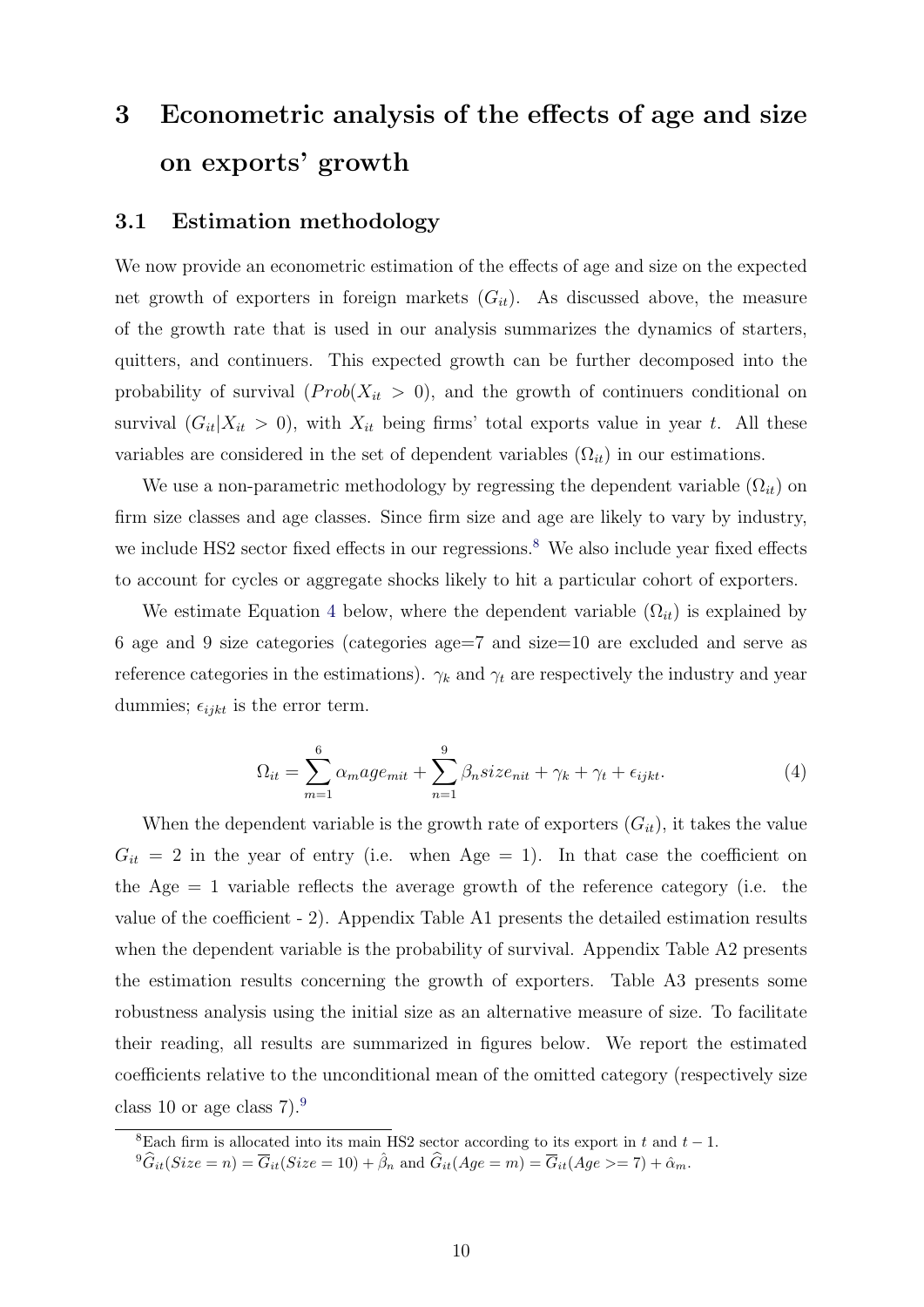#### 3.2 Growth by size category

How does the growth of firm-level export changes across size categories? We use the estimation results reported in Appendix Tables A1 and A2 to predict the expected growth of a firm in foreign markets by size category, which can be decomposed into the probability of survival for each category and the net growth conditional on survival. The predicted survival and growth rates are provided using estimations that control or not for the age of the firm as an exporter. This allows us to disentangle the role of these two variables with respect to the dynamics of firms in foreign markets. All results are summarized in Figure [3.](#page-11-0)

Panels a, b and c of Figure [3](#page-11-0) present the results that are obtained from estimations that use the average size of exports in t-1 and t to categorize exporters in the different bins. Considering all exporters in Panel (a), a positive relation (although nonmonotonic) between the average size and growth can be identified in the estimations that do not control for the age of exporters (grey bars). Most exporters report negative growth rates, especially in small average size categories. Controlling for the age of exporters (black bars), the relation between size and growth becomes even more positive: independently of the age of exporters, the expected growth rate of small exporters tends to be highly negative, whereas the expected growth rate of large exporters is close to zero.

This result is partly explained by the high rate of attrition among small exporters in panel b ( $G_{it} = -2$  for exporters that exit): the probability of survival is increasing with the average size of the exporter, starting from a survival probability of around 40% for the first decile of exporters to nearly 100% for the 10th decile. This pattern is not considerably changed when controls for the age of exporters are included in the econometric specification.

The net growth rate of exporters surviving between  $t-1/t$  is presented in panel c of Figure [3.](#page-11-0) When no control for the age of the exporter is included in the estimation, the net growth rate of exports is clearly negatively related to the average size of the exporter. This is explained by the fact that many of the small exporters are new exporters, which explains why the net growth rate conditional on survival is close to  $G_{it} = 2$  in small size categories. Controlling for the age of the exporter modifies this pattern, as no clear relationship between the average size of the exporter and its net growth can be identified(this is confirmed when we restrict the sample to exporters surviving between  $t-1/t+1$ ).

Estimations using the initial size of exporters suggest that regression to the mean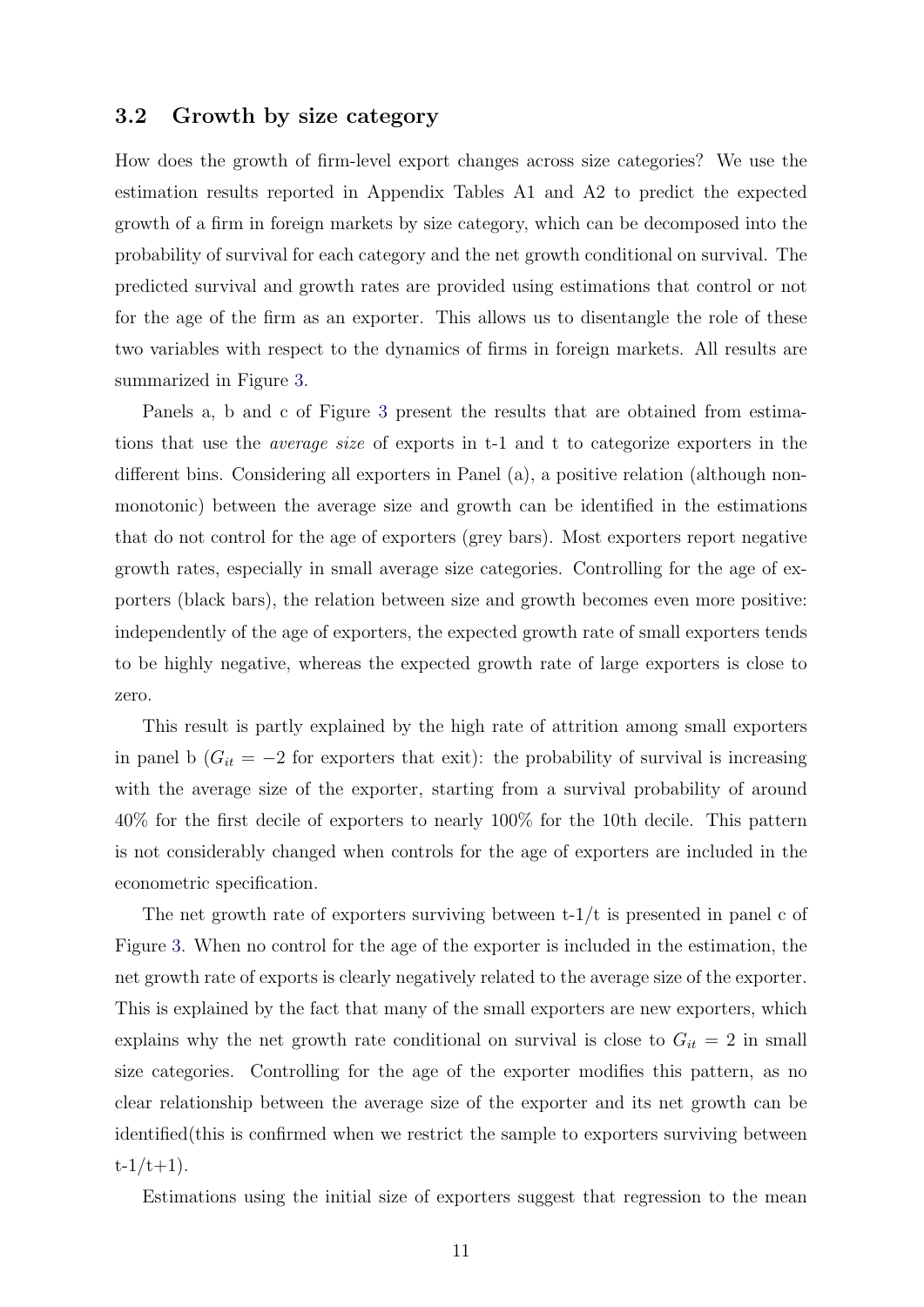

#### <span id="page-11-0"></span>Figure 3: Exports growth and exporter's size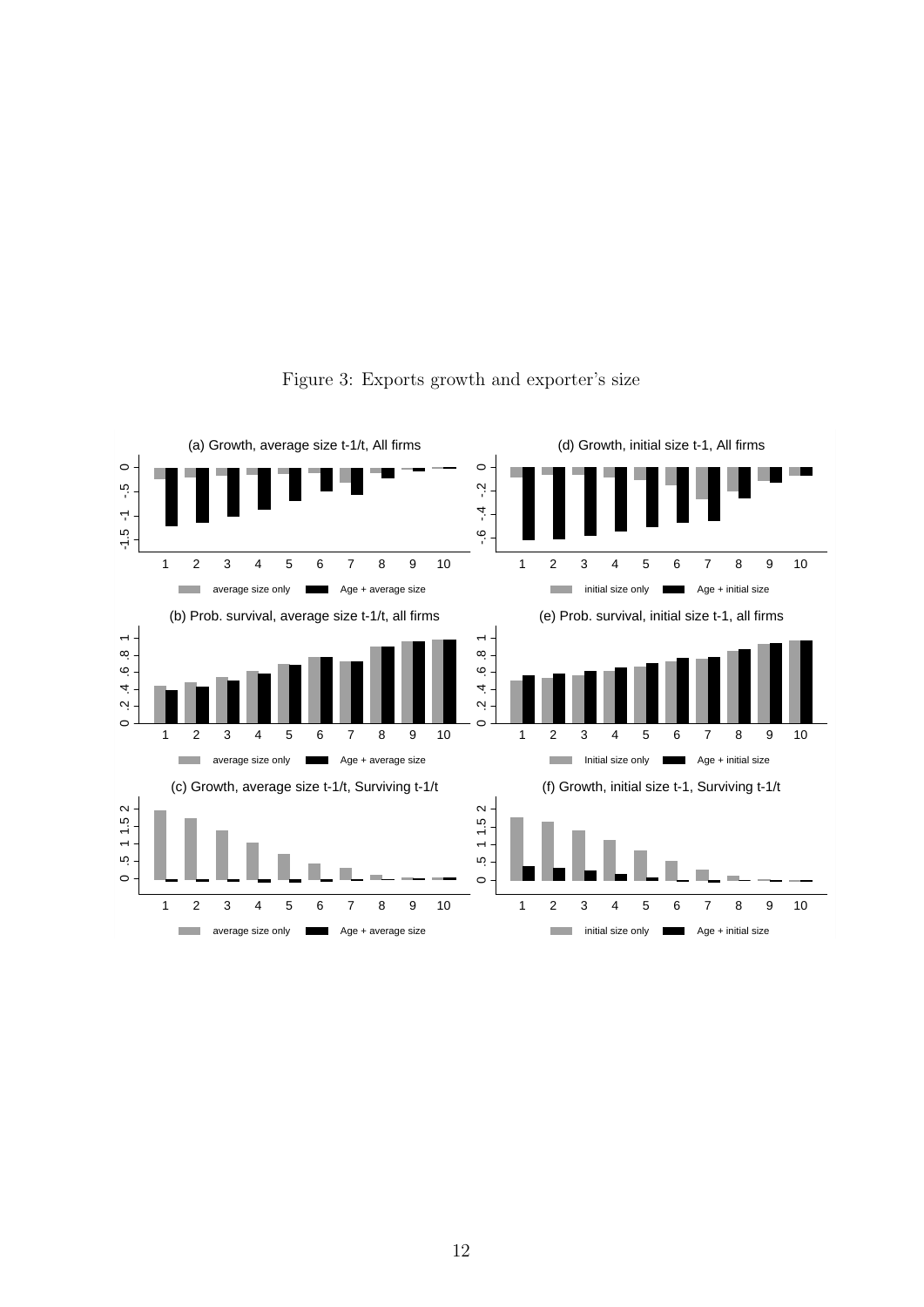effects are quite strong (Panels d, e and f of Figure [3\)](#page-11-0), consistently with the negative correlation between  $G_{it}$  and  $G_{it-1}$  illustrated in Figure [2.](#page-8-1) In the estimation using the whole sample of exporters (Panel d), the results are comparable to what is obtained using the average size in Panel (a), with or without controlling for the age categories. Results for the survival rate in panel (e) are also consistent with what we obtain using the average size. For surviving exporters (Panel f), net growth and initial size are inversely related when the estimation does not control for the age categories, as it was the case with the average size. Controlling for exporter's age however leads to a different relation between size and growth: growth is decreasing with the initial size (Panel f), whereas no clear relationship emerges between the average size and growth (Panel c). This empirical pattern can be explained by regression to the mean effects in the presence of negative serial correlation, which is especially important among small exporters.<sup>[10](#page-12-0)</sup>

As regression to the mean effects clearly affect estimations of the relation between initial size and growth of exports, we keep the average value of exports in t-1 and t as our main measure of exporters' size. Our estimation results provided in Figure [3](#page-11-0) tend to confirm the Gibrat's law for surviving exporters, conditional on the age.

#### 3.3 Growth by age cohort

Results regarding the effects of the age of exporters on their growth in foreign markets are summarized in Figure [4.](#page-13-0) [11](#page-12-1) Panel (a) of the Figure reports the relation between firms' age and expected growth when all exporters are considered, including those that exit in year t and have a growth rate  $G_{it} = -2$ . This growth rate is strictly a positive function of the age of the exporter, and is always negative especially after one year in the export market. This pattern is explained by the high rate of attrition among young exporters that is reported in Panel (b): less than 30% of new exporters survive after one year. As this rate of attrition is also related to the small size of new exporters, which makes them more vulnerable to idiosyncratic shocks, controlling for size increases the rate of survival among them.

Considering the growth rate for surviving exporters in the panel (c) of Figure [4,](#page-13-0) there is no clear relationship between age and growth when the estimation does not control for the average size of the exporter. Controlling for the average size, we can observe a negative relationship between age and growth by the third year only, conditional on survival in t. Since many of the firms that survive in t will actually exit in  $t+1$ , the last

<span id="page-12-0"></span><sup>&</sup>lt;sup>10</sup>The result obtained by [Haltiwanger et al.](#page-22-2) [\(2010\)](#page-22-2) regarding employment dynamics by US establishments point to a similar bias using the initial size measure.

<span id="page-12-1"></span><sup>&</sup>lt;sup>11</sup>The results are reported in Appendix Tables A2 and A3.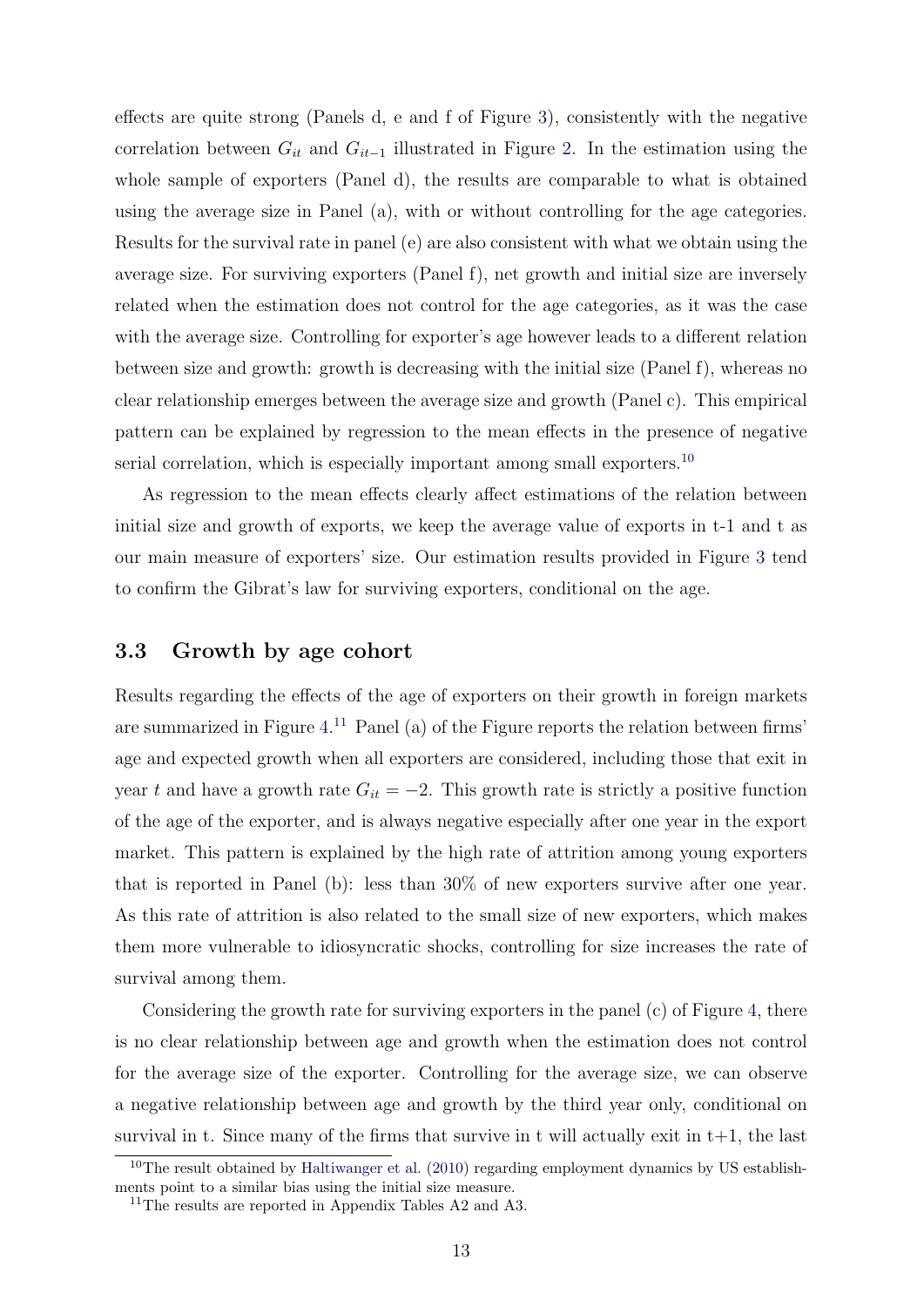

<span id="page-13-0"></span>Figure 4: Exports growth and exporter's age

year of exports is incomplete and this generates a downward bias in the growth rate. Our results on the restricted sample of exporters surviving between  $t-1$  and  $t+1$  confirm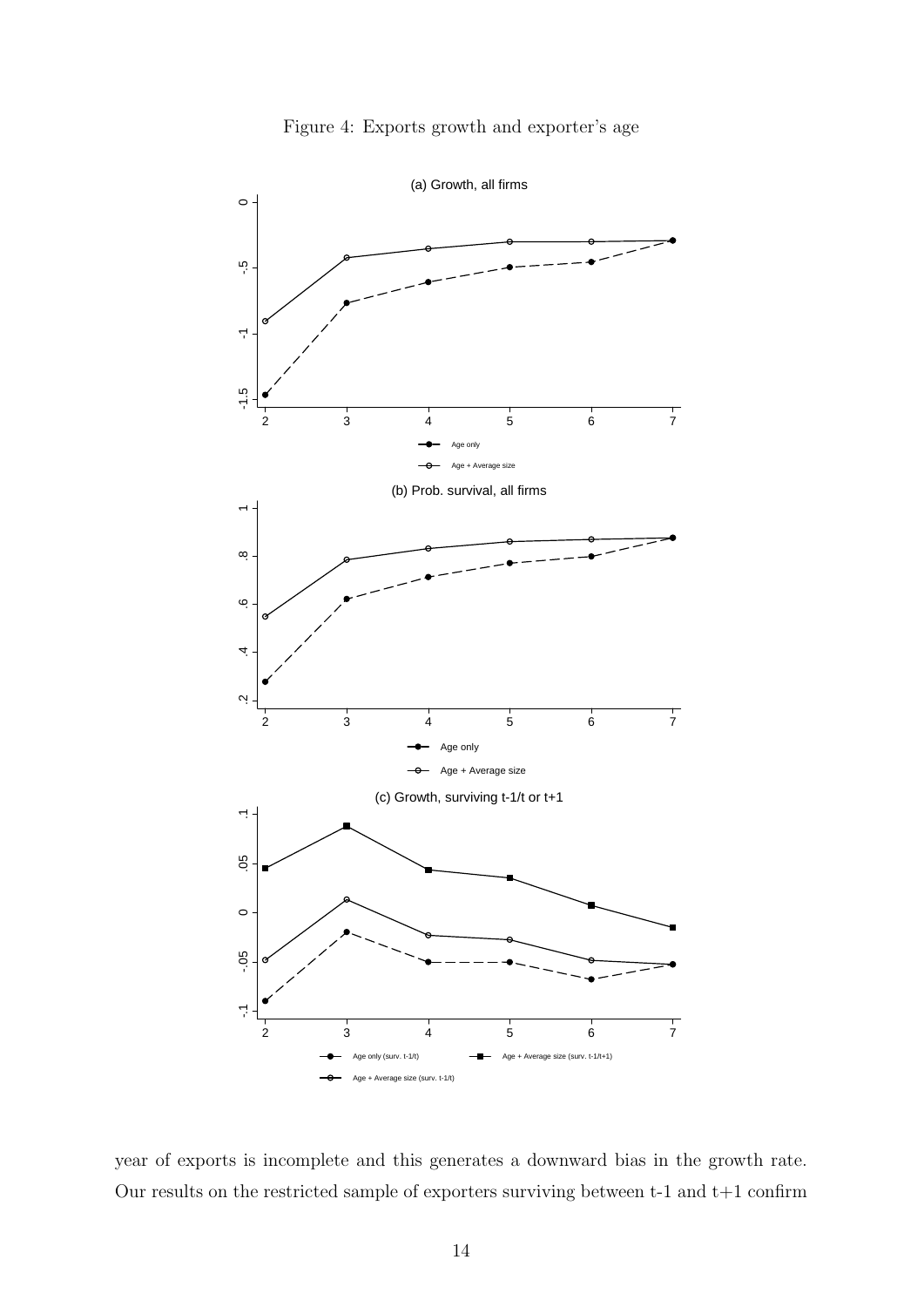that the growth rate is higher for all groups of age, but the correction is larger for young exporters, which are more likely to exit. Most importantly, the results show that the growth rate of exports is the largest in year 3 and decreasing with the age of surviving exporters in foreign markets.

Overall, our results show that the high rate of attrition among young exporters creates a positive relationship between the expected growth rate and the experience of firms in foreign market, part of this result being explained by the small size of new exporters. Conditional on survival, new exporters tend to grow more rapidly than experienced ones.

# 4 Econometric analysis of the effects of age and size on the margins of firms' exports

#### 4.1 Exporters' size and the export margins

The net growth of exports of new cohorts hides important information about the way exporters expand their foreign sales along destinations and products and their volatility on export markets. We now focus the analysis on the contribution of the intensive and (net and gross) extensive margin to the growth of firms' exports (as shown in Equation [\(3\)](#page-5-0) of the methodology section), starting with the effects of exporters' size on these margins. The extensive margin corresponds to the net contribution of new markets (destination  $\times$  product) to the growth of an exporter, and the intensive margin is the contribution of continuing markets. Estimation results are reported in Appendix table C4.

Panel (a) and (b) in Figure [5](#page-15-0) shows that, consistently with the results on net growth, size exhibits a non monotonic relationship with both the net intensive and extensive margins. Controlling for age, small firms have better intensive and extensive margin performances than medium firms, but the largest exporters outperform all other firms.

Beyond their net growth performance in foreign markets, our data can be used to assess how volatile French exporters are in foreign markets. The churning of exporters in foreign markets can be calculated as the gross contribution of the positive extensive margin and *negative* extensive margins. Estimations are presented in Table C5.<sup>[12](#page-14-0)</sup>

Results reported in Figure [6](#page-16-0) underline that churning on foreign markets (*destination* $\times$ 

<span id="page-14-0"></span> $12$ For brevity, we report results using the average size measure on the sample of exporters that survive between t-1 and t.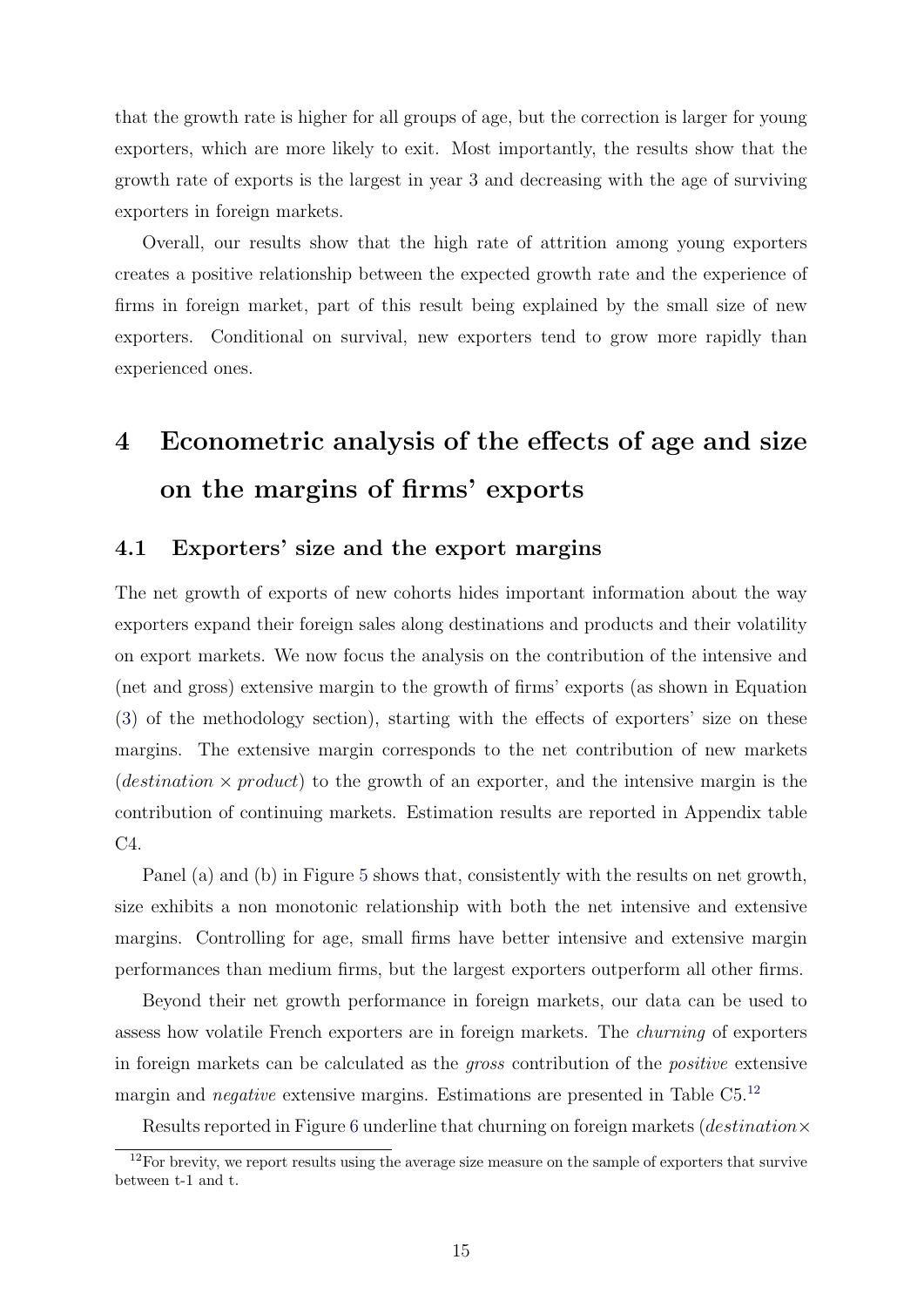

<span id="page-15-0"></span>Figure 5: Average size and the net margins of firm-level exports

product) contributes to a large share of the growth of exports of small and medium firms. The importance of churning declines sharply for large exporters. Small and medium exporters therefore simultaneously enter and exit foreign markets, and these new flows represents a large share of their exports every year. The portfolio of markets and products of large exporters is much more stable.

Together Figure [5](#page-15-0) and [6](#page-16-0) show different dynamics of net and gross extensive margins. Large exporters have low (positive and negative) gross extensive margins but a positive contribution of the net extensive margin to the growth of their export. On the contrary, smaller exporters are more volatile on foreign markets but the net contribution of entry and exit is lower than large exporters.

#### 4.2 Exporters' age and the export margins

Is the age of exporters related to the trade margins beyond size? Figure [7](#page-16-1) reports the results regarding the net margins of export and exporters' age, controlling for their average size. Consistent with results on net growth, the contributions of both the intensive and net extensive margins increase between year 2 and year 3 in the export market, and then decreases with the experience of the exporter. Controlling for size, the age of exporters can explain their behavior on existing market as well as their decisions to enter/exit markets.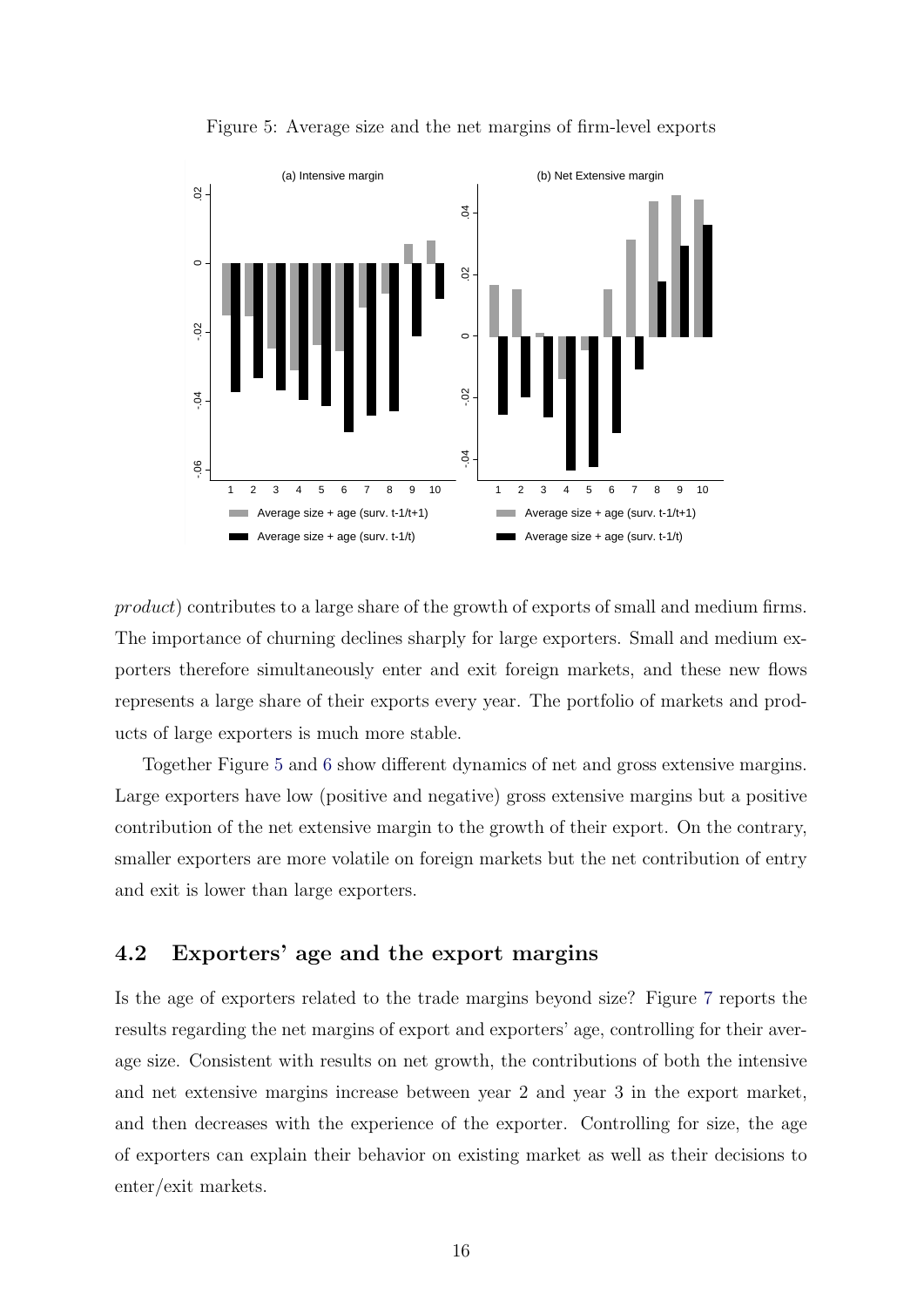<span id="page-16-0"></span>

Figure 6: Average size and the gross margins of firm-level exports

Figure [8](#page-17-0) presents the gross contributions of the positive and negative extensive margins: both of them tend to decline progressively with the experience on the export market. Young surviving exporters enter and exit more foreign markets than mature ones, and this contributes significantly to their exports. The portfolio of product and destination market stabilizes progressively over time. The gross contributions of entry and exit remain however significant for mature exporters, which contrasts with the results for size.

<span id="page-16-1"></span>Figure 7: Contributions of the intensive and extensive margins by age



To summarize the results, small and, to a lesser extent, young exporters therefore con-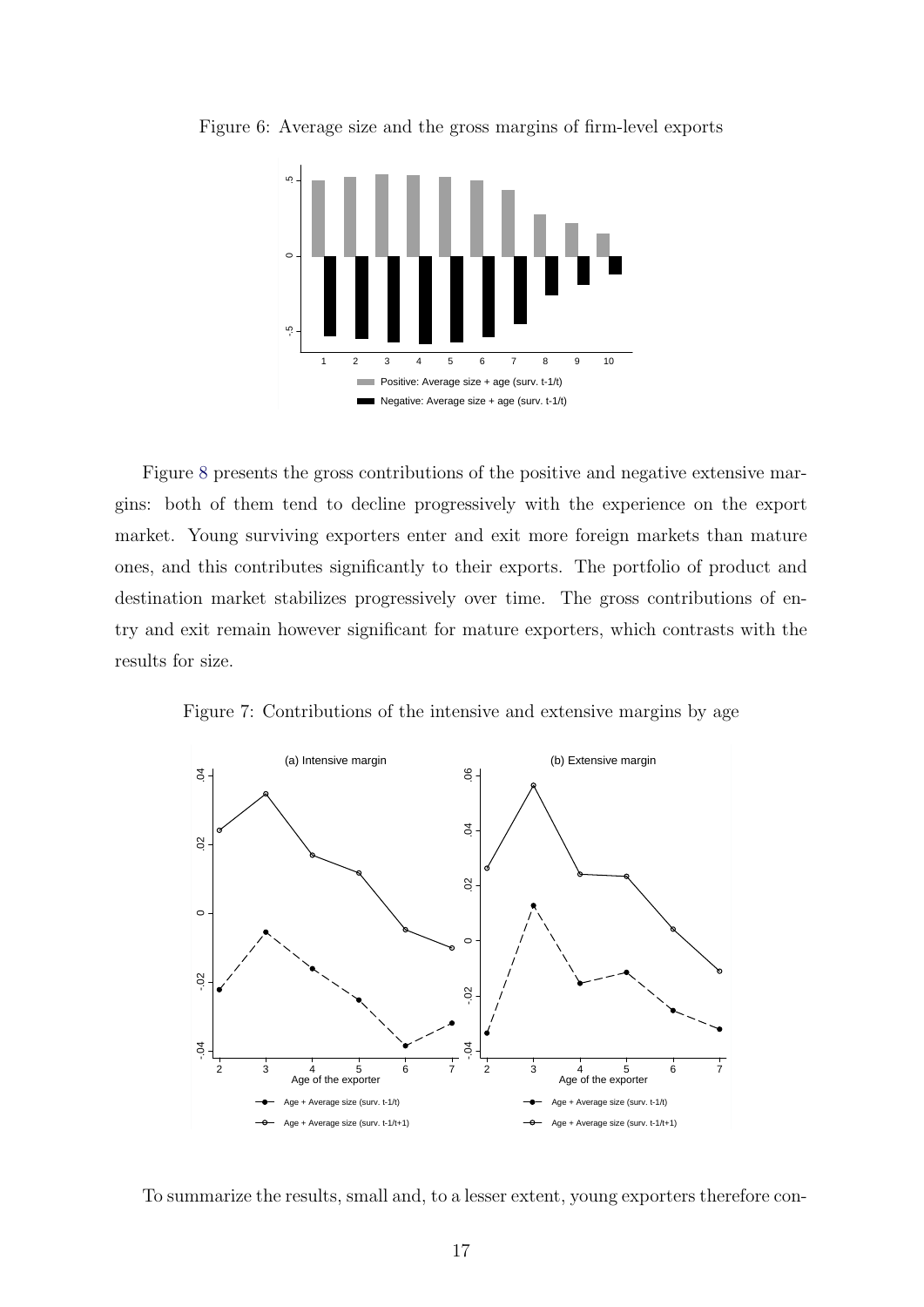<span id="page-17-0"></span>

Figure 8: Age and the gross margins of firm-level exports

tribute disproportionably to the volatility of trade flows for two reasons: their turnover on the export market is larger, and surviving firms change a larger share of their portfolio of product and destinations every year.

## 4.3 The components of the extensive margins: churning of products, destinations or both?

Figures [9](#page-19-0) and [10](#page-19-1) present the detailed components of the extensive margin of surviving exporters, decomposing into all four dimensions: add/drop product-and-destination (DP), add/drop a product on a continuing destination (P), add/drop a destination for a continuing product  $(D)$ , and add/drop a trade relationship for a continuing product and destination (Other).

The main component of the gross extensive margin is the churning of products. Firms change their portfolio of markets mainly through changes in their portfolio of products, either on new markets or on markets they already serve. The significant contribution of the destination-and-product (DP, panel (a) in Figures [9](#page-19-0) and [10\)](#page-19-1) extensive margin suggest that firms are likely to serve new destinations with new products, and that a product often stops being exported when the firm leaves the country. The large churning of the portfolio of exported products within firms suggests a rich product cycle dynamic on each specific export market and changing core products over space and time.

The smaller gross contribution of the extensive margins for large mature exporters is mainly accounted for by lower product and destination-and-product gross margins. Product churning is not much important for large exporters, which are more stable in terms of export markets. On the other en of the spectrum, small and, to a lesser extent,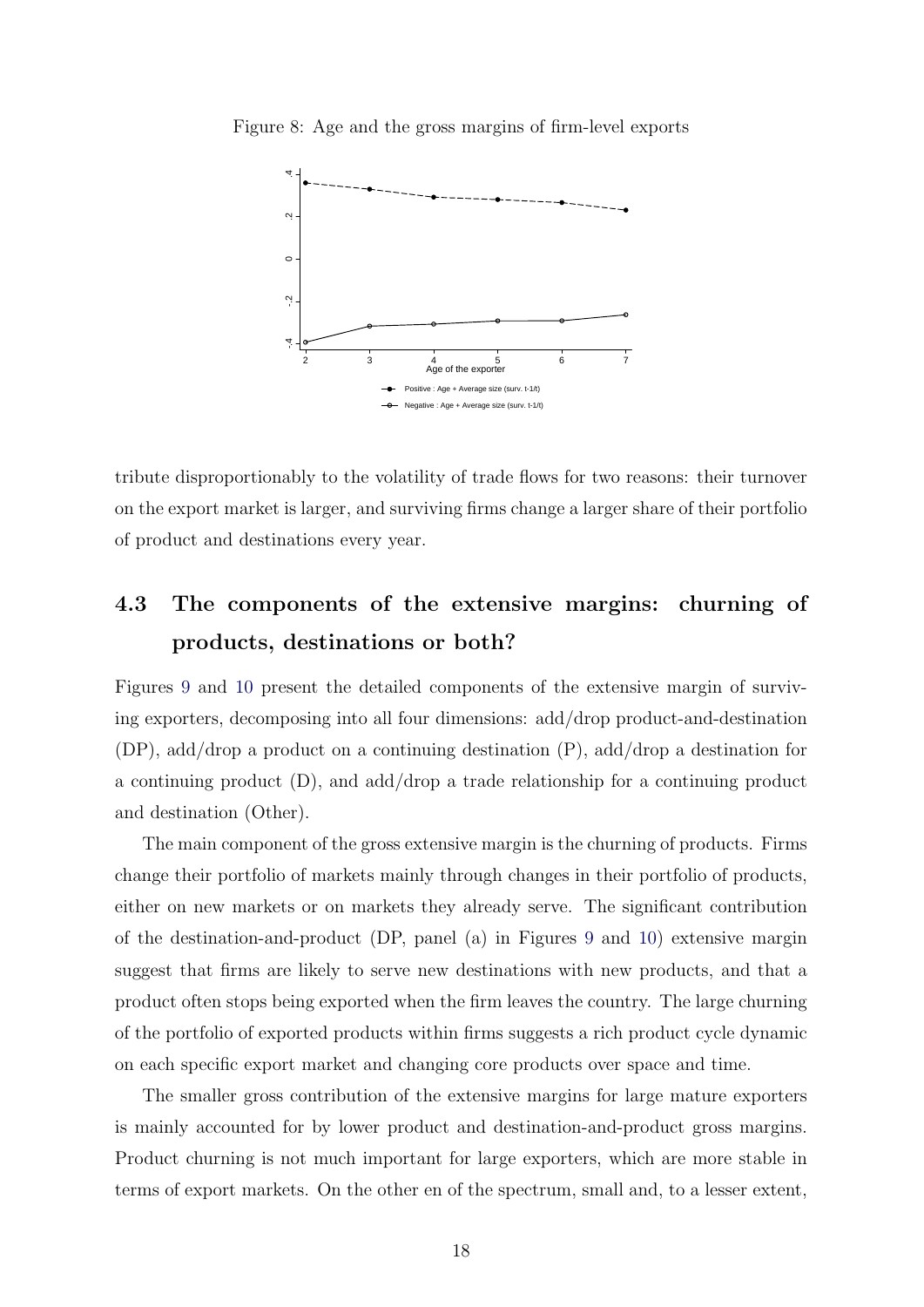young exporters account for a large share of the volatility of trade flows, through their churning of products.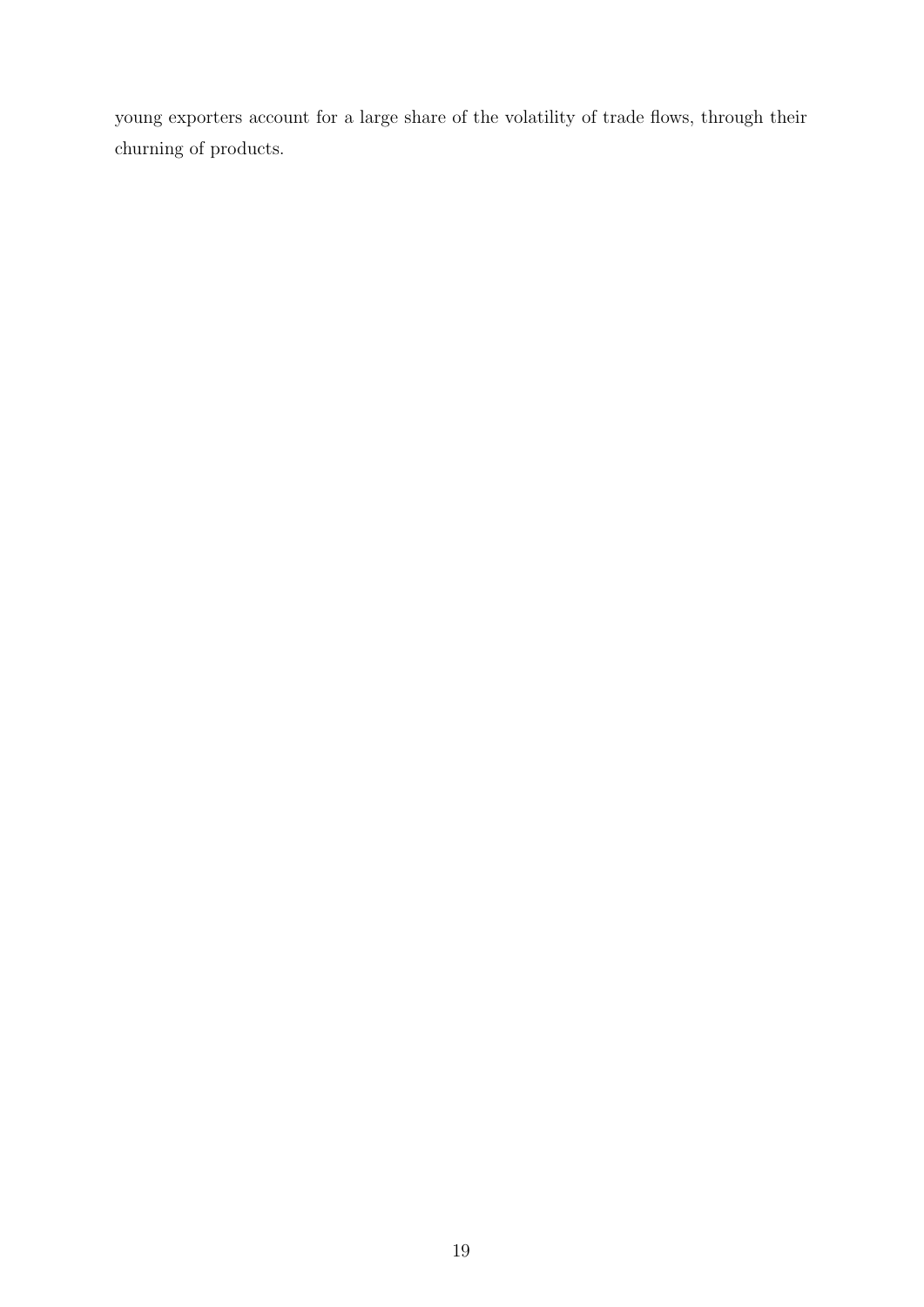

<span id="page-19-0"></span>Figure 9: Average size and the detailed margins of firm-level exports

<span id="page-19-1"></span>Figure 10: Average size and the detailed margins of firm-level exports

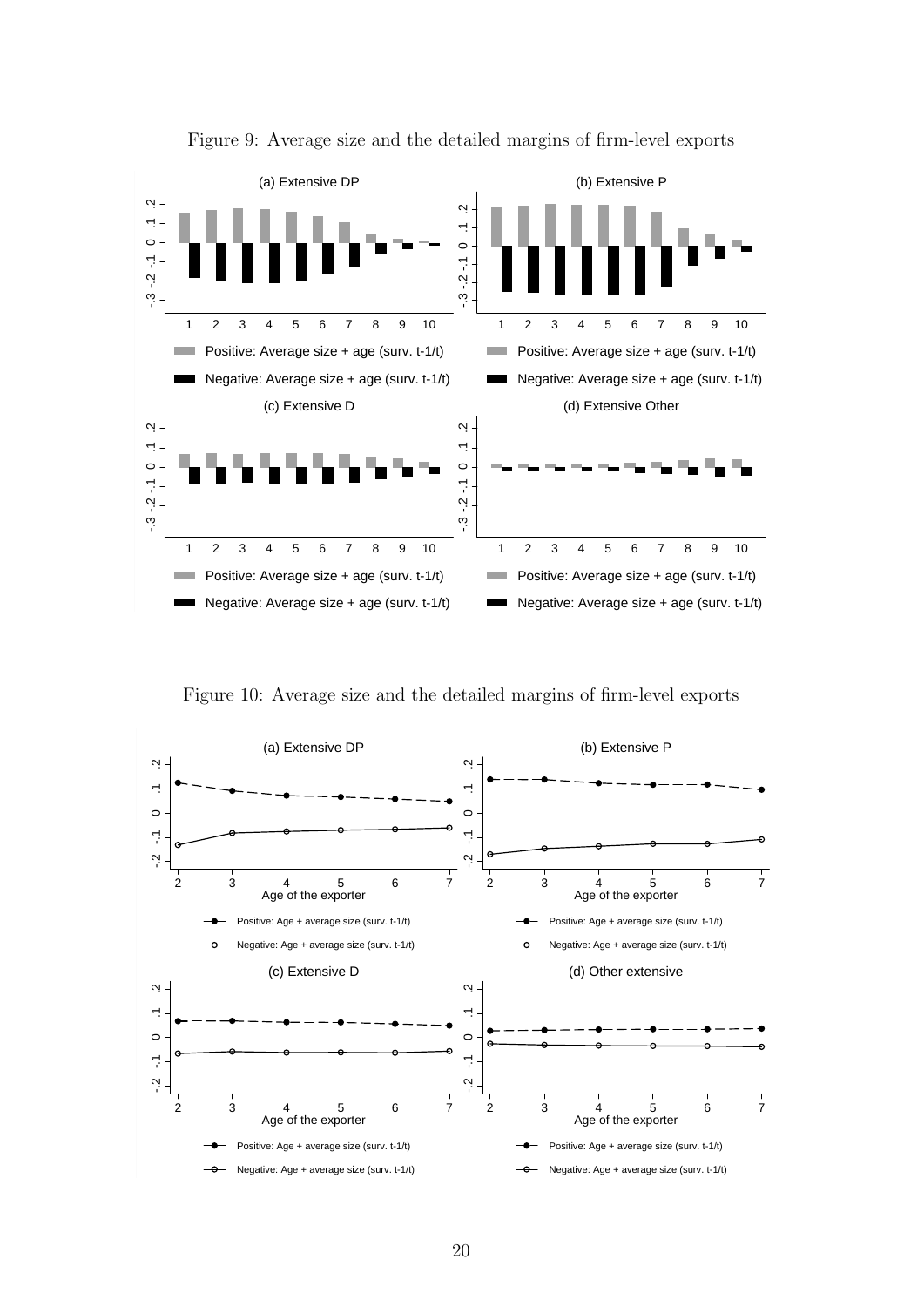### 5 Conclusion

This paper aims at providing a new set of stylized facts regarding the growth and withinfirm volatility of exporters in relation to their age and to their size. Many models of firms' dynamics on export markets exhibit size Markov processes. Assessing empirically whether current or average size is sufficient to assess future size, or age should not be disregarded, is therefore important in particular for modeling purpose. Our empirical analysis is based on a detailed transaction level dataset of French exporters. We find that net growth of surviving firms is negatively related to the age of the firm on the export market, while the impact of size is non-monotonic. The significance of firm age on export market, beyond the effect of size, points to the existence of learning and demand side determinants on foreign markets. In addition, we find that small and, to a lesser extent, young exporters contribute disproportionably to export volatility through both firm turnover on export market and churning (entry and exit) of product and destination markets.

Our empirical analysis also points to several important statistical issues when studying the dynamics of exporters. Our results show a distinct role for age and size of exporters. First, since young exporters are also small; considering jointly age and size is important to disentangle the contribution of each to growth patterns. Second, we confirm that the choice of measurement of exporters' size is important. Finally, since exporters are likely to start exporting in the course of a year, using calendar year biases downwards export revenues in the first year of export, and artificially magnifies the growth between the first and second years. This bias is large and amounts to an underestimation of new exporter's revenue of 32% on average. Using reconstructed years, we do not find any large, one-shot, increase in exports the second year.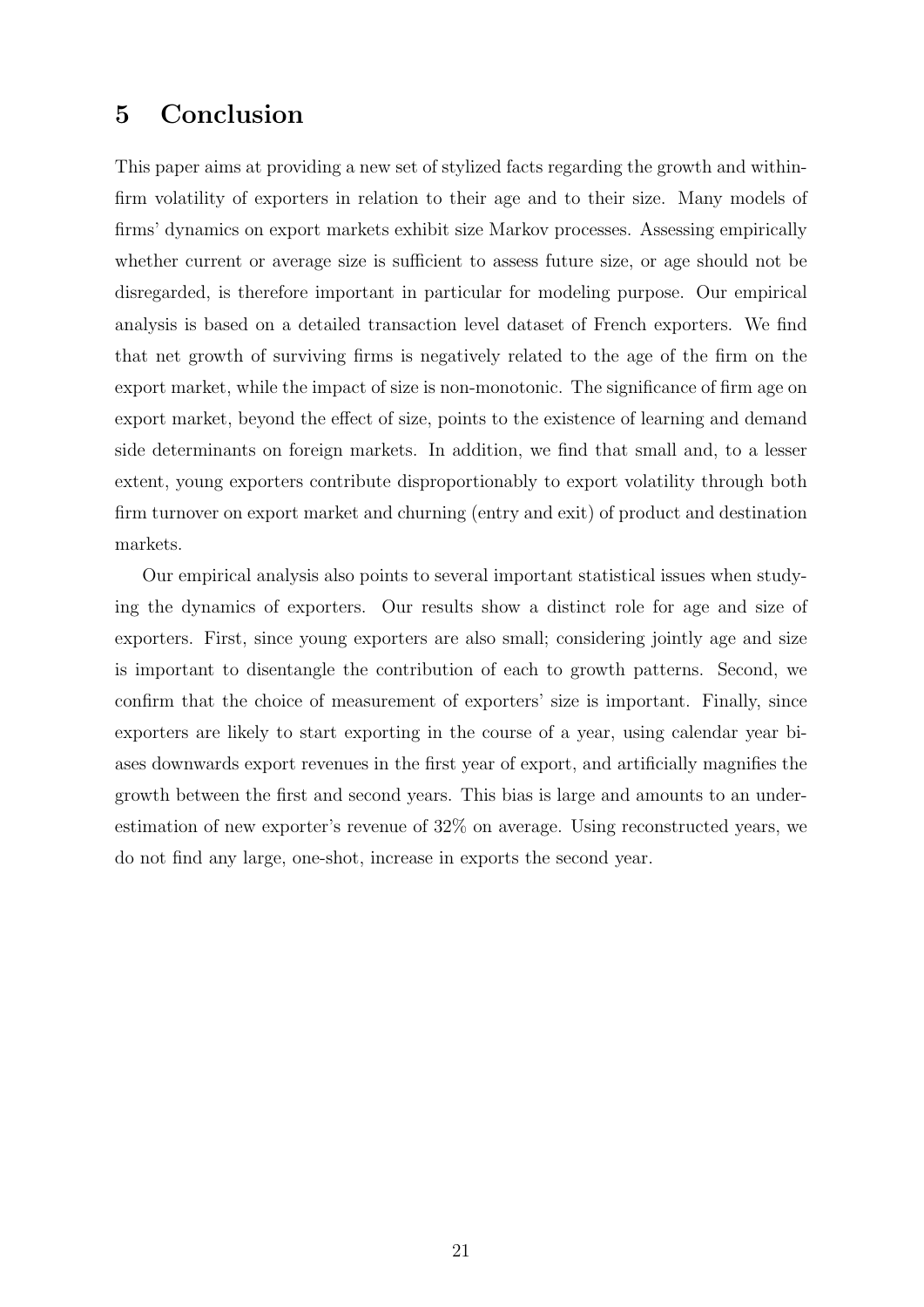### References

- <span id="page-21-10"></span>Albornoz-Crespo, F., Calvo Pardo, H. F., Corcos, G., and Ornelas, E. (2010). Sequential exporting. CEPR Discussion Papers 8103, C.E.P.R. Discussion Papers.
- <span id="page-21-3"></span>Arkolakis, C. (2011). A unified theory of firm selection and growth. NBER Working Papers 17553.
- <span id="page-21-8"></span>Bernard, A. B., Jensen, J. B., Redding, S. J., and Schott, P. K. (2009). The margins of us trade. American Economic Review Papers and Proceedings, 2(99):487–93.
- <span id="page-21-7"></span>Bernard, A. B., Redding, S. J., and Schott, P. K. (2010). Multiple-product firms and product switching. American Economic Review, 100(1):70–97.
- <span id="page-21-11"></span>Chaney, T. (2011). The network structure of international trade. NBER WP 16753.
- <span id="page-21-13"></span>Cooley, T. F. and Quadrini, V. (2001). Financial markets and firm dynamics. American Economic Review, 91(5):1286–1310.
- <span id="page-21-6"></span>Davis, S. J., Haltiwanger, J., and Schuh, S. (1996). Job creation and destruction. MIT Press, Cambridge.
- <span id="page-21-5"></span>Davis, S. J. and Haltiwanger, J. C. (1992). Gross job creation, gross job destruction, and employment reallocation. The Quarterly Journal of Economics, 107(3):819–63.
- <span id="page-21-4"></span>Dunne, T., Roberts, M. J., and Samuelson, L. (1989). The growth and failure of us manufacturing plants. *Quarterly Journal of Economics*, pages 671–698.
- <span id="page-21-1"></span>Eaton, J., Eslava, M., Kugler, M., and Tybout, J. (2007). Export dynamics in colombia: Firm-level evidence. BANCO DE LA REPÚBLICA WP 003957.
- <span id="page-21-12"></span>Eaton, J., Eslava, M., Kugler, M., and Tybout, J. (2011). A search and learning model of export dynamics. mimeo.
- <span id="page-21-0"></span>Eaton, J., Kortum, S., and Kramarz, F. (2004). Dissecting trade: Firms, industries, and export destinations. American Economic Review, 94(2):150–154.
- <span id="page-21-9"></span>Foster, L., Haltiwanger, J., and Syverson, C. (2010). The slow growth of new plants: Learning about demand? mimeo.
- <span id="page-21-2"></span>Freund, C. and Pierola, M. D. (2010). Export entrepreneurs : evidence from peru. World Bank Policy Research Working Paper Series 5407.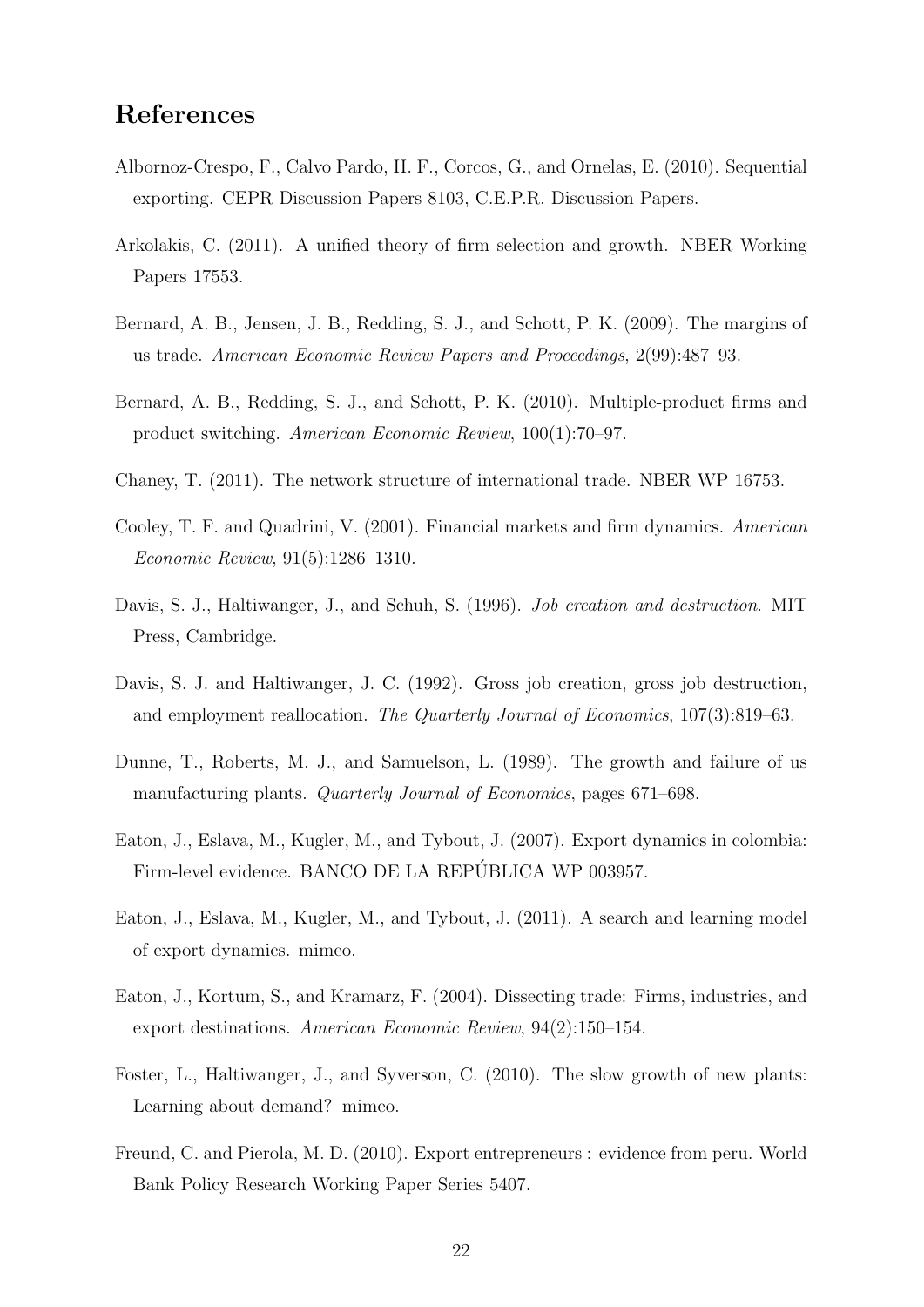- <span id="page-22-2"></span>Haltiwanger, J. C., Jarmin, R. S., and Miranda, J. (2010). Who creates jobs? small vs. large vs. young. NBER Working Paper N.16300.
- <span id="page-22-6"></span>Hopenhayn, H. A. (1992). Entry, exit, and firm dynamics in long run equilibrium. Econometrica, 60(5):1127–50.
- <span id="page-22-3"></span>Iacovone, L. and Javorcik, B. (2010). Multi-product exporters: Product churning, uncertainty and export discoveries. Economic Journal, 120(544):481–499.
- <span id="page-22-8"></span>Impullitti, G., Irarrazabal, A., and Opromolla, L. (2011). A theory of entry into and exit from export markets.
- <span id="page-22-5"></span>Jovanovic, B. (1982). Selection and the evolution of industry. Econometrica, 50(3):649– 70.
- <span id="page-22-11"></span>Klepper, S. and Thompson, P. (2006). Submarkets and the evolution of market structure. The RAND Journal of Economics, 37(4):861–886.
- <span id="page-22-9"></span>Klette, T. J. and Kortum, S. (2004). Innovating firms and aggregate innovation. *Journal* of Political Economy, 112(5):986–1018.
- <span id="page-22-4"></span>Lawless, M. (2009). Firm export dynamics and the geography of trade. *Journal of* International Economics, 77(2):245–254.
- <span id="page-22-0"></span>Luttmer, E. G. J. (2007). Selection, growth, and the size distribution of firms. The Quarterly Journal of Economics, 122(3):1103–1144.
- <span id="page-22-7"></span>Luttmer, E. G. J. (2011). On the mechanics of firm growth. The Review of Economic Studies, 78(2):1042–1068.
- <span id="page-22-10"></span>Ruhl, K. J. and Willis, J. L. (2008). New Exporter Dynamics. Mimeo NYU Stern School of Business.
- <span id="page-22-1"></span>Sutton, J. (1997). Gibrat's legacy. Journal of Economics Literature, 35(1):40–59.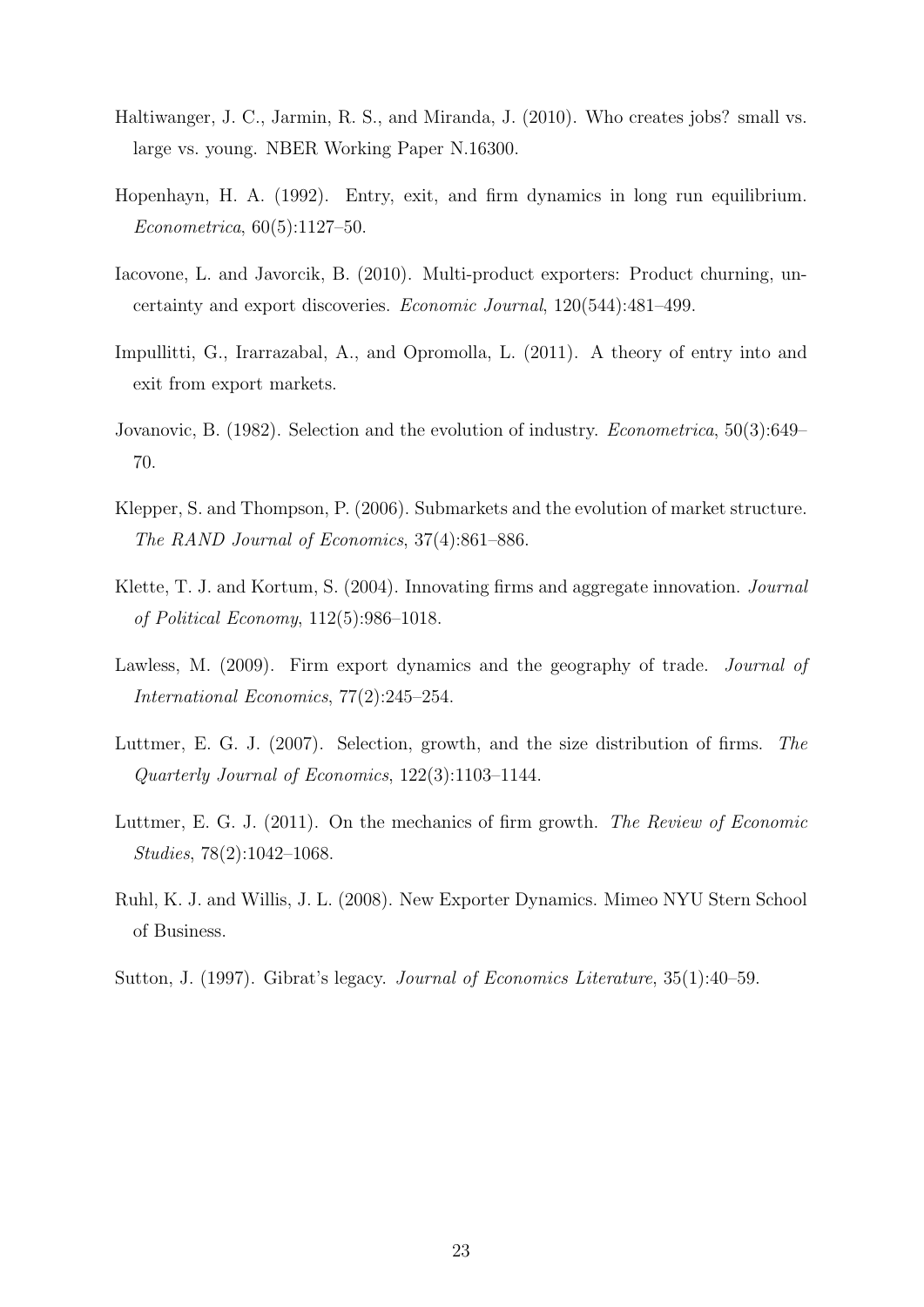# Appendix A: reporting thresholds in the French customs data

Two different thresholds apply for individual firms when declaring their exports. When exporting to a non-EU country, the threshold is 1,000 euros. When exporting to a Member state, the declaration is compulsory if the yearly cumulated value of exports to all other EU Member states is larger than 150,000 euros. This threshold has however changed since 1995, as well as the composition of the EU: we thus reapply this threshold to individual firms' exports to the 26 EU Member states over the full period. Exporters under the EU threshold however fill a simplified declaration without product or destination details. We use this information to compute individual firms' age on the export market.

Some 91396 firms export on average each year in our dataset, of which on average 35046 are under the EU threshold of declaration. Figure [11](#page-23-0) show that excluding firms under the threshold biases slightly downwards the conditional survival probability of new exporters. Regarding net growth rate (left panel of Figure [11\)](#page-23-0), excluding exporters under the EU threshold biases upwards the level of growth rates, but does not affect the profile of mean or median growth over time. This bias is smoothed out when restricting the sample to firms that survive between  $t - 1$  and  $t + 1$ .

<span id="page-23-0"></span>Figure 11: Net growth rates and survival of exporters by age: threshold effects



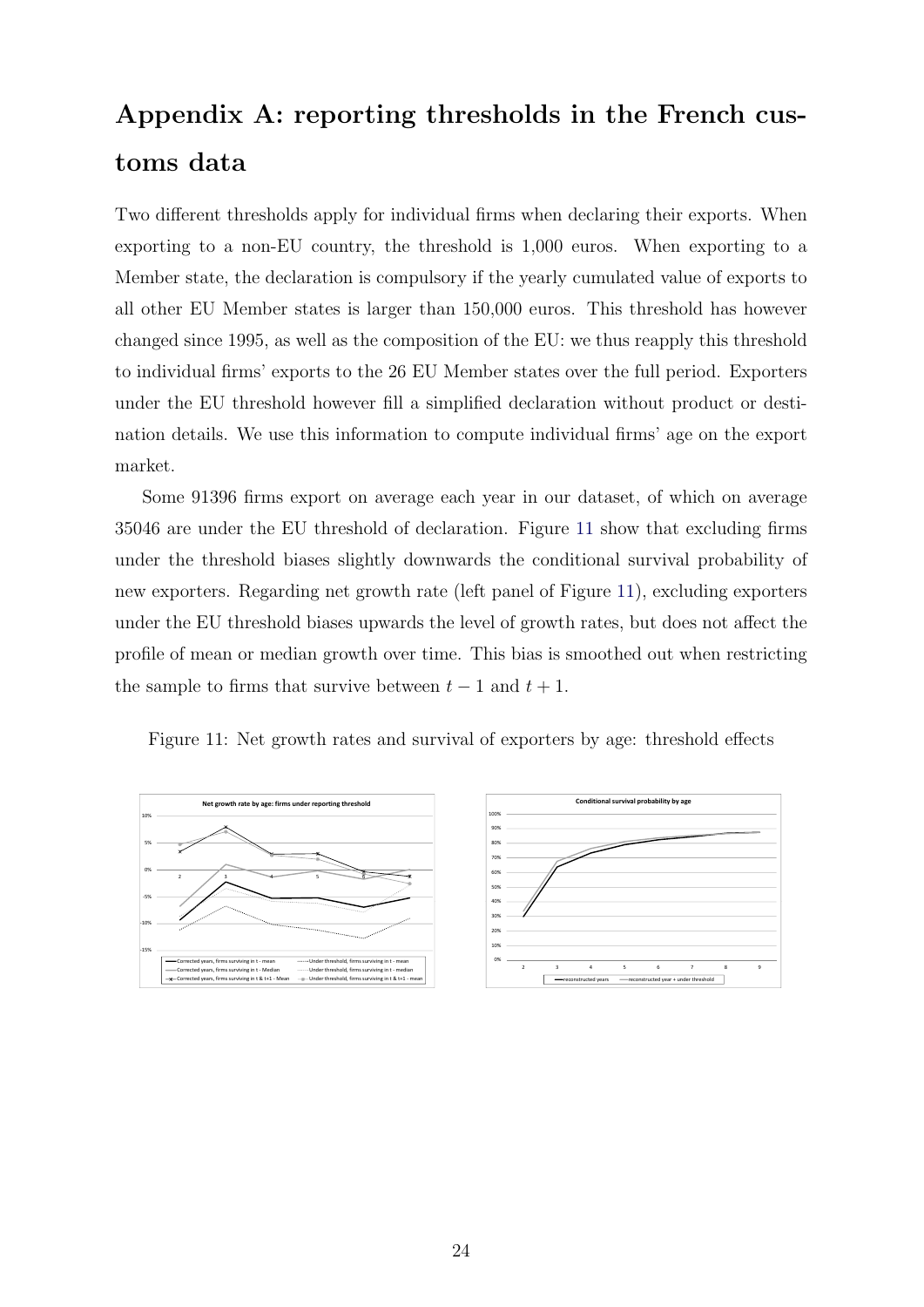# Appendix B: Decomposition of the growth of aggregate exports

The methodology presented in the paper can be modified to measure the contribution of each trade flow to the growth of French exports. The aggregate the variations of French exports is computed as the weighted sum of the growth of individual trade flows, where each weight reflects the contribution of each individual flow to the value of aggregate exports in t and t-1. The aggregate growth can then be decomposed into the contributions of the intensive and net/gross extensive margin (and its components).

The contributions are reported in Table [1.](#page-24-0) Annual French exports increased at an average rate of 4.2% over the period 1998-2008. About 60% of the yearly growth is due to a net expansion in the value of continuing trade relationships (the intensive margin), while new firms contribute to less than 30% of this growth. About 10% of the yearly expansion of aggregate French exports is due to the net introduction of new products and destinations. The gross contribution of entry and exit in different markets (destination and/or products) is however larger.

<span id="page-24-0"></span>

|                          | Yearly variations | Long run growth           |
|--------------------------|-------------------|---------------------------|
|                          | (Mean 1998-08)    | $(1998 \text{ to } 2008)$ |
| Intensive positive       | 21.7%             | 28.5%                     |
| Intensive negative       | $-19.3\%$         | $-14.3\%$                 |
| Net intensive            | $2.5\%$           | 14.2%                     |
| Firm entry               | $2.4\%$           | 34.2%                     |
| Firm exit                | $-1.2\%$          | $-17.7\%$                 |
| Net firm                 | $1.2\%$           | 16.5%                     |
| Add destination-product  | $0.9\%$           | $6.2\%$                   |
| Drop destination-product | $-0.9\%$          | $-6.8\%$                  |
| Net destination-product  | $0.1\%$           | $-0.5\%$                  |
| Add destination          | 2.5%              | 9.7%                      |
| Drop destination         | $-2.4\%$          | $-5.3\%$                  |
| Net destination          | $0.1\%$           | $4.3\%$                   |
| Add product              | $2.2\%$           | 12.9%                     |
| Drop product             | $-2.0\%$          | $-9.8\%$                  |
| Net product              | $0.2\%$           | $3.1\%$                   |
| Add other                | 3.8%              | $9.7\%$                   |
| Drop other               | $-3.6\%$          | $-5.8\%$                  |
| Net other                | $0.2\%$           | $3.9\%$                   |
| Net extensive            | 1.8%              | 27.3%                     |
| Total                    | $4.2\%$           | 41.5%                     |

Table 1: Contribution of the intensive and extensive margin to the growth of French exports (1998-08)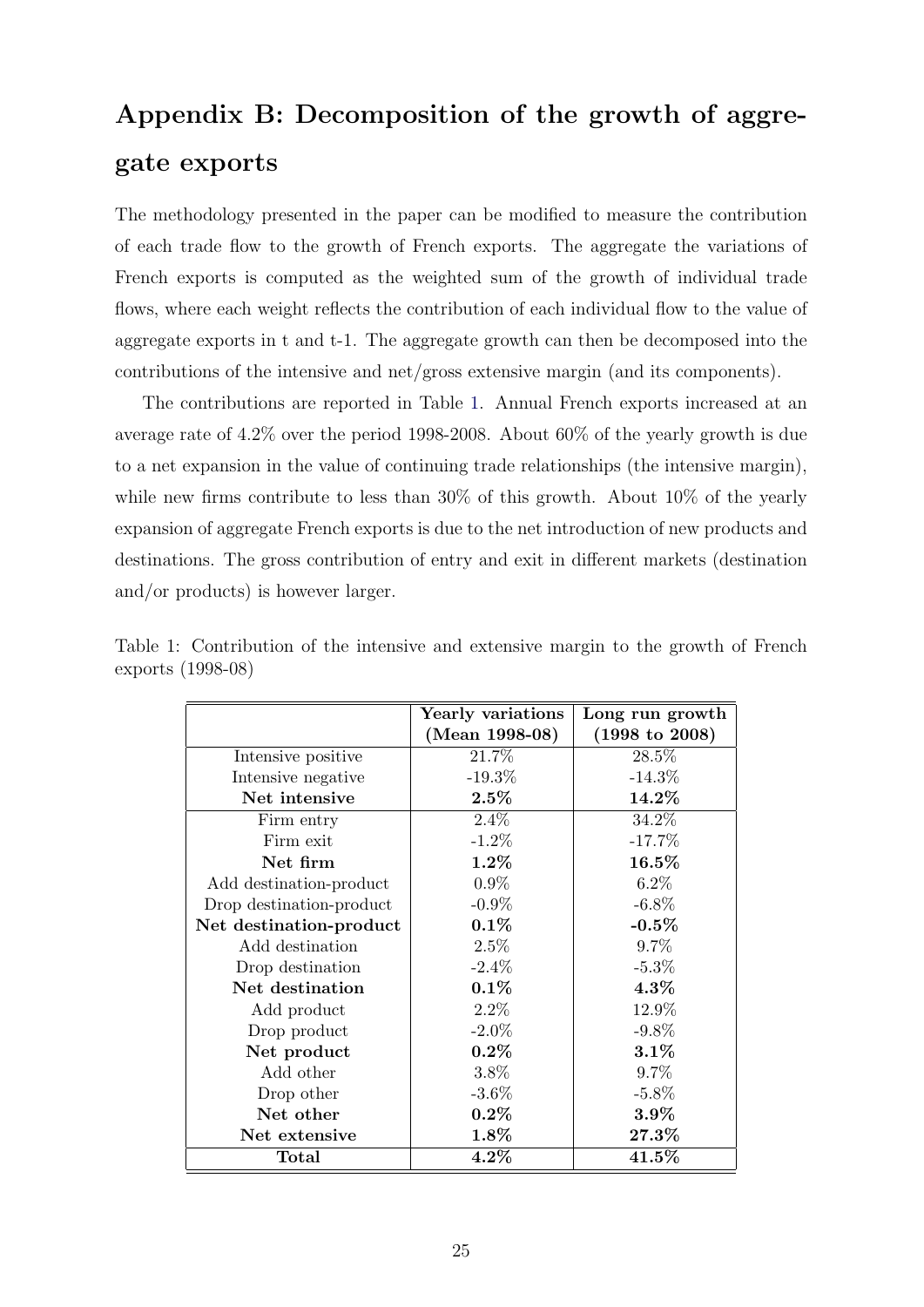The second column of Table [1](#page-24-0) reports the contributions of each margin to the growth of French export, considering a 10 year period (1998-2008). In doing so, the contribution of the intensive margin is computed on the basis of continuing trade relationships (i.e. those with a positive value of exports in 1998 and 2008). The net contribution of the extensive margin is based on trade relationships that were not observed in 1998, and for which we can register a positive trade value in 2008.

As compared to the previous column, the relative contributions of the intensive and net extensive margin are modified. During the period 1998-2008, French exports increased by 41.5%. Less than 35% of this growth is due to continuing trade relationships, whereas 40% can be attributed to firms that were not exporting in 1998 and entered at some point over a period of 10 years. The gross contributions of the extensive margin of incumbent exporters are also predominant in the medium run. The larger contribution of the net extensive margin over a period of 10 years can be explained by the fact that most trade relations are short lived (we present below the rate of survival of new exporters). Besides, we also show below that the growth of new exporters is negatively related to their size. This increases as well the relative contribution of the net extensive margin when considering a longer time period.

## Appendix C: regression results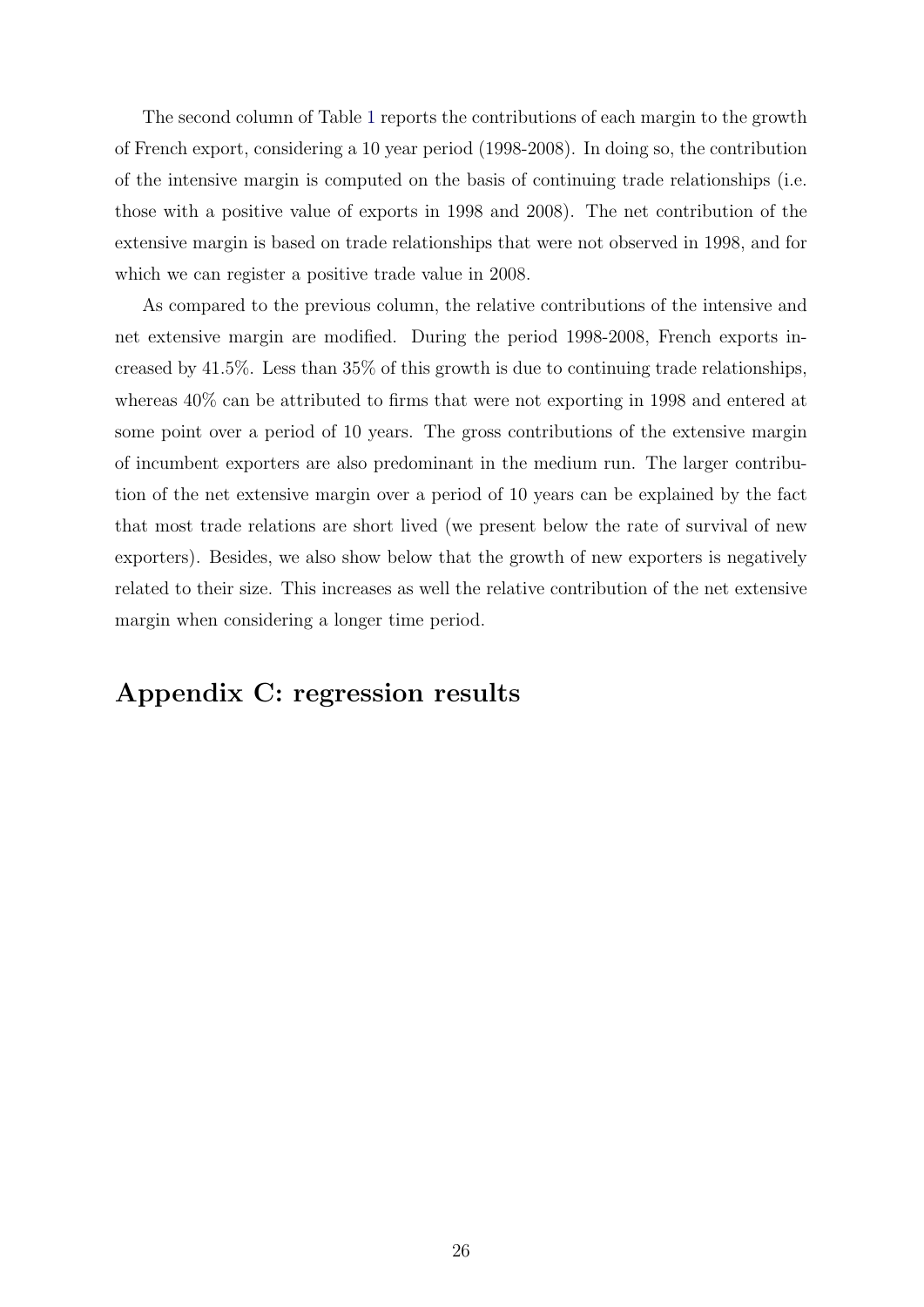|                    | (1)         | (2)               | (3)                | (4)             | (5)               |
|--------------------|-------------|-------------------|--------------------|-----------------|-------------------|
| Dep. Variable      |             |                   | $Prob(X_{it} > 0)$ |                 |                   |
| Measure of size    |             | Average $(t-1/t)$ | Average $(t-1/t)$  | Initial $(t-1)$ | Initial $(t-1)$   |
| Sample             | All         | All               | All                | All             | All               |
|                    |             |                   |                    |                 |                   |
| Age $exporter=1$   | $0.135^{a}$ |                   | $0.422^a$          |                 | $0.314^a$         |
|                    | (0.001)     |                   | (0.002)            |                 | (0.001)           |
| Age exporter= $2$  | $-0.600^a$  |                   | $-0.328^a$         |                 | $-0.421^a$        |
|                    | (0.002)     |                   | (0.002)            |                 | (0.002)           |
| Age exporter= $3$  | -0.255 $^a$ |                   | -0.092 $^a$        |                 | -0.134 $^a$       |
|                    | (0.003)     |                   | (0.002)            |                 | (0.003)           |
| Age exporter $=4$  | -0.164 $^a$ |                   | -0.045 $^a$        |                 | $\text{-}0.072^a$ |
|                    | (0.003)     |                   | (0.003)            |                 | (0.003)           |
| Age exporter= $5$  | $-0.106^a$  |                   | $-0.016^a$         |                 | $-0.034^a$        |
|                    | (0.003)     |                   | (0.003)            |                 | (0.003)           |
| Age exporter= $6$  | $-0.078^a$  |                   | $-0.007^b$         |                 | $-0.020^{a}$      |
|                    | (0.003)     |                   | (0.003)            |                 | (0.003)           |
|                    |             |                   |                    |                 |                   |
| Size exporter $=1$ |             | $-0.542^a$        | $-0.590^a$         | $-0.467^a$      | $-0.408^a$        |
|                    |             | (0.002)           | (0.002)            | (0.003)         | (0.002)           |
| Size exporter $=2$ |             | $-0.504^a$        | -0.551 $^a$        | $-0.444^a$      | $-0.393^{a}$      |
|                    |             | (0.002)           | (0.002)            | (0.002)         | (0.002)           |
| Size exporter $=3$ |             | -0.445 $^a$       | -0.485 $^a$        | $-0.406^a$      | $-0.360^a$        |
|                    |             | (0.002)           | (0.002)            | (0.002)         | (0.002)           |
| Size exporter $=4$ |             | $-0.371^{a}$      | -0.397 $^a$        | -0.362 $^a$     | $\text{-}0.317^a$ |
|                    |             | (0.002)           | (0.002)            | (0.002)         | (0.002)           |
| Size exporter $=5$ |             | $-0.287^a$        | $-0.300^a$         | $-0.306^a$      | $-0.266^a$        |
|                    |             | (0.002)           | (0.002)            | (0.002)         | (0.002)           |
| Size exporter $=6$ |             | $-0.202^a$        | -0.204 $^a$        | $-0.243^a$      | $-0.207^a$        |
|                    |             | (0.002)           | (0.002)            | (0.002)         | (0.002)           |
| Size exporter $=7$ |             | $-0.252^a$        | -0.254 $^a$        | -0.218 $^a$     | $\text{-}0.190^a$ |
|                    |             | (0.002)           | (0.002)            | (0.002)         | (0.002)           |
| Size exporter $=8$ |             | -0.083 $^a$       | -0.080 $^a$        | $-0.121^{a}$    | $-0.106^a$        |
|                    |             | (0.001)           | (0.002)            | (0.002)         | (0.002)           |
| Size exporter $=9$ |             | $-0.023^a$        | $-0.022^a$         | -0.036 $^a$     | $-0.030^{a}$      |
|                    |             | (0.001)           | (0.001)            | (0.001)         | (0.001)           |
|                    |             |                   |                    |                 |                   |
| Constant           | $0.898^a$   | $0.981^{a}$       | $0.973^a$          | $0.974^a$       | $0.974^a$         |
|                    | (0.005)     | (0.006)           | (0.005)            | (0.006)         | (0.005)           |
|                    |             |                   |                    |                 |                   |
| Observations       | 527,305     | 527,305           | 527,305            | 527,305         | 527,305           |
| R-squared          | 0.392       | 0.172             | 0.508              | 0.125           | 0.448             |
| Sector FE          | yes         | yes               | yes                | yes             | yes               |
| Time FE            | yes         | yes               | yes                | yes             | yes               |
|                    |             |                   |                    |                 |                   |

Table C1. Effects of age and size on the probability of survival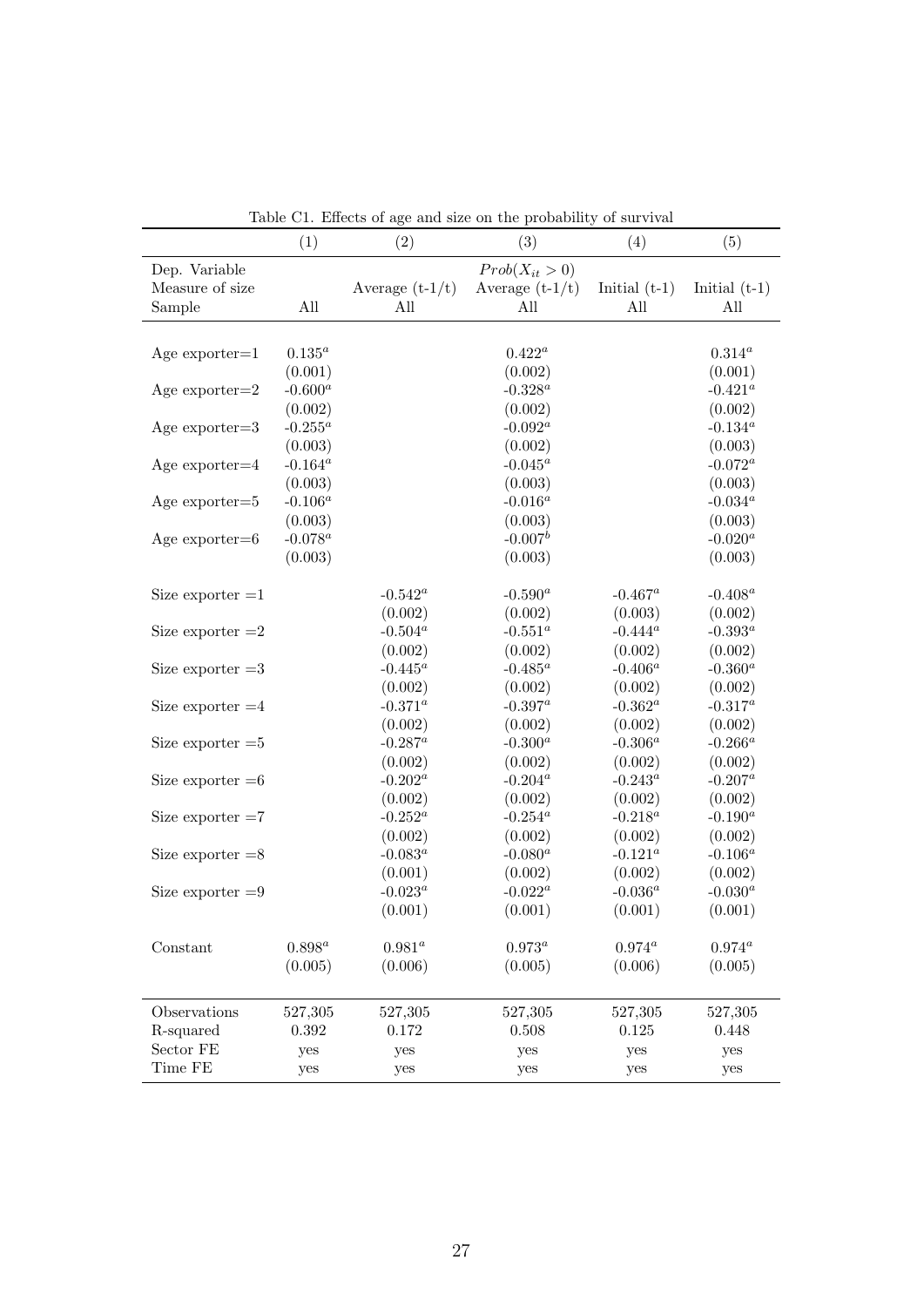|                    | (1)         | (2)          | (3)               | (4)         | (5)       | (6)         | (7)               | (8)          |  |  |
|--------------------|-------------|--------------|-------------------|-------------|-----------|-------------|-------------------|--------------|--|--|
| Dep. Variable      |             | $G_{it}$     |                   |             |           |             | $G_{it} X_{it}>0$ |              |  |  |
| Measure of size    |             | Average      | Average           | Average     | Average   | Average     | Average           | Average      |  |  |
|                    |             | $(t-1/t)$    | $(t-1/t)$         | $(t - 1/t)$ | $(t-1/t)$ | $(t-1/t)$   | $(t - 1/t)$       | $(t - 1/t)$  |  |  |
| Sample             | All         | All          | All               | Surv.       | Surv.     | Surv.       | Surv.             | Surv.        |  |  |
|                    |             |              |                   | $t-1/t$     | $t-1/t$   | $t-1/t$     | $t - 1/t + 1$     | $t-1/t$      |  |  |
|                    |             |              |                   |             |           |             |                   | Groups excl. |  |  |
|                    |             |              |                   |             |           |             |                   |              |  |  |
| Age $exporter=1$   | $2.319^a$   |              | $2.910^a$         | $2.057^a$   |           | $2.106^a$   | $2.063^a$         | $2.109^a$    |  |  |
|                    | (0.002)     |              | (0.004)           | (0.002)     |           | (0.003)     | (0.003)           | (0.004)      |  |  |
| Age exporter= $2$  | $-1.176^a$  |              | -0.615 $^a$       | $-0.037^a$  |           | 0.004       | $0.060^a$         | $-0.004$     |  |  |
|                    | (0.004)     |              | (0.005)           | (0.006)     |           | (0.006)     | (0.007)           | (0.007)      |  |  |
| Age exporter= $3$  | -0.476 $^a$ |              | -0.131 $^a$       | $0.033^a$   |           | $0.066^a$   | $0.103^a$         | $0.067^a$    |  |  |
|                    | (0.006)     |              | (0.006)           | (0.006)     |           | (0.006)     | (0.007)           | (0.007)      |  |  |
| Age exporter $=4$  | $-0.317^a$  |              | -0.063 $^a$       | 0.002       |           | $0.030^a$   | $0.059^a$         | $0.035^a$    |  |  |
|                    | (0.007)     |              | (0.007)           | (0.006)     |           | (0.007)     | (0.007)           | (0.008)      |  |  |
| Age exporter= $5$  | $-0.204^a$  |              | $-0.010$          | 0.002       |           | $0.025^a$   | $0.050^a$         | $0.028^a$    |  |  |
|                    | (0.008)     |              | (0.007)           | (0.007)     |           | (0.007)     | (0.007)           | (0.008)      |  |  |
| Age exporter= $6$  | $-0.164^a$  |              | $-0.009$          | $-0.015^b$  |           | 0.004       | $0.022^a$         | 0.004        |  |  |
|                    | (0.008)     |              | (0.008)           | (0.007)     |           | (0.007)     | (0.007)           | (0.008)      |  |  |
| Size exporter $=1$ |             | $-0.230^{a}$ | $-1.217^a$        |             | $1.934^a$ | $-0.092^a$  | $-0.054^a$        | $-0.093^a$   |  |  |
|                    |             | (0.009)      | (0.005)           |             | (0.003)   | (0.004)     | (0.004)           | (0.004)      |  |  |
| Size exporter $=2$ |             | -0.187 $^a$  | $\text{-}1.138^a$ |             | $1.706^a$ | -0.083 $^a$ | -0.055 $^a$       | -0.084 $^a$  |  |  |
|                    |             | (0.009)      | (0.005)           |             | (0.005)   | (0.004)     | (0.005)           | (0.004)      |  |  |
| Size exporter $=3$ |             | -0.155 $^a$  | $\text{-}1.016^a$ |             | $1.369^a$ | -0.093 $^a$ | -0.078 $^a$       | -0.094 $^a$  |  |  |
|                    |             | (0.009)      | (0.005)           |             | (0.007)   | (0.005)     | (0.006)           | (0.005)      |  |  |
| Size exporter $=4$ |             | -0.138 $^a$  | -0.862 $^a$       |             | $0.998^a$ | $-0.113^a$  | $-0.098^a$        | $-0.114^a$   |  |  |
|                    |             | (0.008)      | (0.006)           |             | (0.007)   | (0.005)     | (0.007)           | (0.006)      |  |  |
| Size exporter $=5$ |             | -0.118 $^a$  | $-0.677^a$        |             | $0.671^a$ | $-0.112^a$  | $-0.081^a$        | $-0.113^a$   |  |  |
|                    |             | (0.008)      | (0.006)           |             | (0.007)   | (0.005)     | (0.006)           | (0.006)      |  |  |
| Size exporter $=6$ |             | $-0.106^a$   | -0.489 $^a$       |             | $0.397^a$ | $-0.106^a$  | $-0.063^a$        | $-0.104^a$   |  |  |
|                    |             | (0.007)      | (0.006)           |             | (0.007)   | (0.005)     | (0.006)           | (0.005)      |  |  |
| Size exporter $=7$ |             | -0.301 $^a$  | -0.565 $^a$       |             | $0.291^a$ | $-0.080^a$  | -0.036 $^a$       | $-0.080^{a}$ |  |  |
|                    |             | (0.007)      | (0.006)           |             | (0.007)   | (0.005)     | (0.006)           | (0.006)      |  |  |
| Size exporter $=8$ |             | $-0.111^a$   | $-0.203^a$        |             | $0.071^a$ | $-0.049^a$  | $-0.017^a$        | $-0.051^a$   |  |  |
|                    |             | (0.005)      | (0.005)           |             | (0.005)   | (0.004)     | (0.004)           | (0.004)      |  |  |
| Size exporter $=9$ |             | -0.031 $^a$  | $-0.060^a$        |             | $0.021^a$ | $-0.018^a$  | $-0.002$          | $-0.019^a$   |  |  |
|                    |             | (0.004)      | (0.004)           |             | (0.004)   | (0.003)     | (0.003)           | (0.003)      |  |  |
|                    |             |              |                   |             |           |             |                   |              |  |  |
| Constant           | $-0.237^a$  | $0.065^a$    | -0.060 $^a$       | -0.036 $^a$ | $0.097^a$ | $-0.005$    | $0.014\,$         | $-0.004$     |  |  |
|                    | (0.013)     | (0.021)      | (0.012)           | (0.009)     | (0.015)   | (0.009)     | (0.010)           | (0.009)      |  |  |
|                    |             |              |                   |             |           |             |                   |              |  |  |
| Observations       | 527,305     | 527,305      | 527,305           | 380,687     | 380,687   | 380,687     | 263,357           | 336,635      |  |  |
| R-squared          | 0.682       | 0.004        | 0.723             | 0.707       | 0.310     | 0.708       | 0.584             | 0.715        |  |  |
| Sector FE          | yes         | yes          | yes               | yes         | yes       | yes         | yes               | yes          |  |  |
| Time FE            | yes         | yes          | yes               | yes         | yes       | yes         | yes               | yes          |  |  |

Table C2. Effects of age and size on firms' growth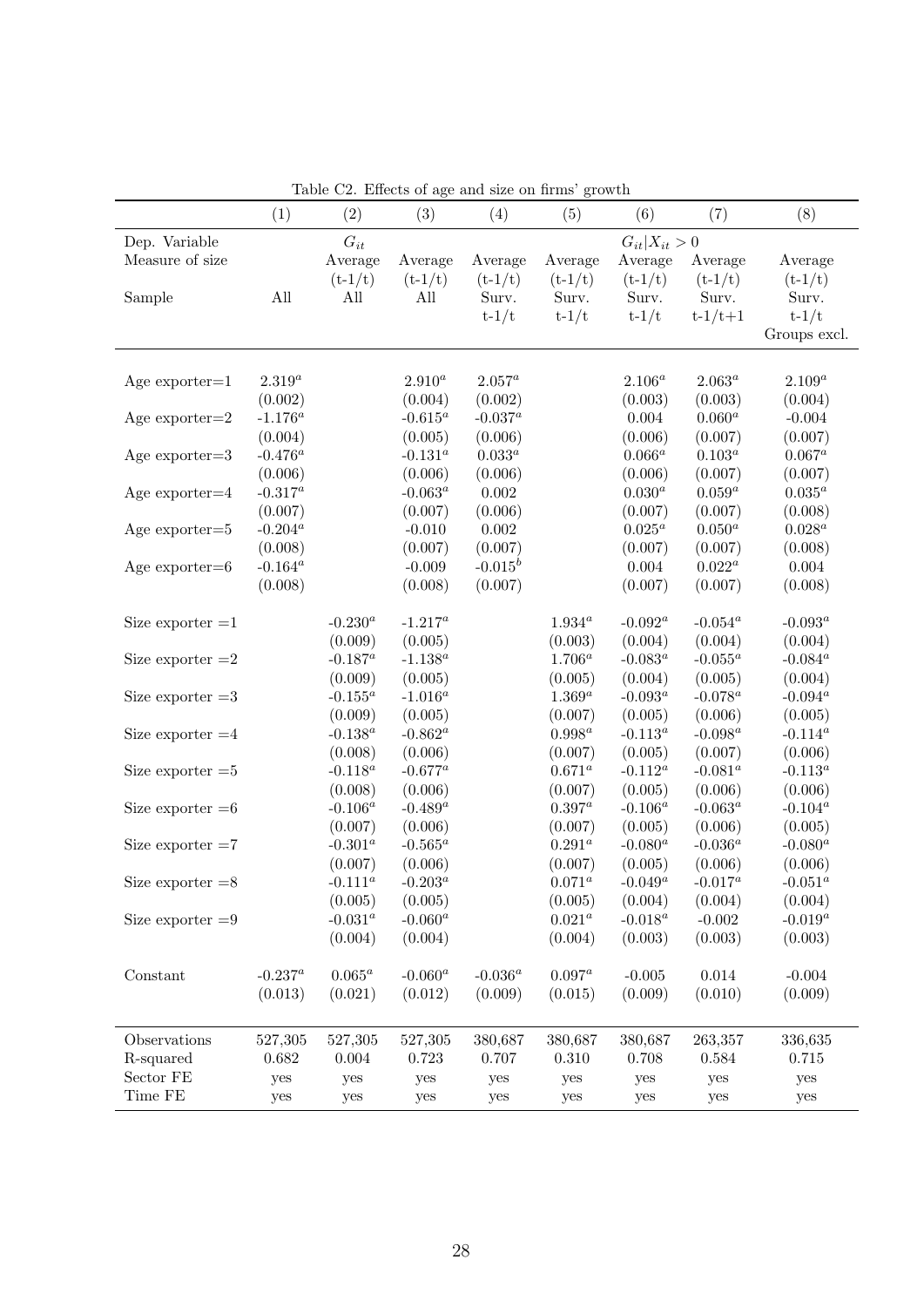|                       | (1)         | (2)               | (3)               | (4)          | (5)           |
|-----------------------|-------------|-------------------|-------------------|--------------|---------------|
| Dep. Variable         |             | $G_{it}$          | $G_{it} X_{it}>0$ |              |               |
| Measure of size       | Initial     | Initial           | Initial           | Initial      | Initial       |
|                       | $t-1$       | $t-1$             | $t-1$             | $t-1$        | $t-1$         |
| Sample                | All         | All               | Surv.             | Surv.        | Surv.         |
|                       |             |                   | $t-1/t$           | $t-1/t$      | $t - 1/t + 1$ |
|                       |             |                   |                   |              |               |
| Age $\exp{orter} = 1$ |             | $2.564^a$         |                   | $1.888^{a}$  | $1.866^a$     |
|                       |             | (0.004)           |                   | (0.003)      | (0.003)       |
| Age $\exp{orter} = 2$ |             | $-0.931^{a}$      |                   | $-0.126^a$   | $-0.065^a$    |
|                       |             | (0.005)           |                   | (0.006)      | (0.006)       |
| Age $\exp{ot}$        |             | $-0.300^a$        |                   | $-0.026^a$   | $0.013^b$     |
|                       |             | (0.007)           |                   | (0.006)      | (0.006)       |
| Age $exporter=4$      |             | $\text{-}0.177^a$ |                   | -0.037 $^a$  | $-0.006$      |
|                       |             | (0.007)           |                   | (0.006)      | (0.007)       |
| Age $\exp{ot}$        |             | $-0.092^a$        |                   | -0.027 $^a$  | $-0.001$      |
|                       |             | (0.008)           |                   | (0.007)      | (0.007)       |
| Age $exporter=6$      |             | $-0.070^{a}$      |                   | $-0.037^a$   | $-0.017^b$    |
|                       |             | (0.008)           |                   | (0.007)      | (0.007)       |
| Size exporter $=1$    | $-0.021^b$  | $-0.556^a$        | $1.779^a$         | $0.402^a$    | $0.616^a$     |
|                       | (0.010)     | (0.006)           | (0.005)           | (0.005)      | (0.009)       |
| Size exporter $=2$    | 0.001       | $-0.544^a$        | $1.647^a$         | $0.356^a\,$  | $0.522^a$     |
|                       | (0.009)     | (0.006)           | (0.005)           | (0.005)      | (0.008)       |
| Size exporter $=3$    | 0.003       | $-0.515^a$        | $1.414^a$         | $0.282^a$    | $0.368^a$     |
|                       | (0.009)     | (0.006)           | (0.006)           | (0.005)      | (0.007)       |
| Size exporter $=4$    | $-0.018^b$  | $-0.477^a$        | $1.141^{a}$       | $0.193^a$    | $0.237^a$     |
|                       | (0.008)     | (0.006)           | (0.007)           | (0.005)      | (0.007)       |
| Size exporter $=5$    | $-0.038^a$  | $-0.444^a$        | $0.853^a$         | $0.086^a$    | $0.107^a$     |
|                       | (0.008)     | (0.005)           | (0.007)           | (0.005)      | (0.006)       |
| Size exporter $=6$    | -0.085 $^a$ | $-0.402^a$        | $0.548^a$         | $-0.011^b$   | $-0.003$      |
|                       | (0.007)     | (0.005)           | (0.007)           | (0.005)      | (0.005)       |
| Size exporter $=7$    | $-0.203^a$  | -0.388 $^a$       | $0.308^a$         | $-0.031^{a}$ | $-0.008c$     |
|                       | (0.007)     | (0.005)           | (0.006)           | (0.004)      | (0.005)       |
| Size exporter $=8$    | $-0.137^a$  | $-0.193^a$        | $0.128^a$         | $0.013^a\,$  | $0.037^a$     |
|                       | (0.006)     | (0.005)           | (0.005)           | (0.004)      | (0.003)       |
| Size exporter $=9$    | $-0.049^a$  | -0.064 $^a$       | $0.028^a$         | $-0.006^b$   | $0.009^a$     |
|                       | (0.005)     | (0.004)           | (0.004)           | (0.003)      | (0.003)       |
| Constant              | 0.016       | -0.092 $^a$       | $0.062^a$         | -0.038 $^a$  | $-0.011$      |
|                       | (0.021)     | (0.012)           | (0.016)           | (0.009)      | (0.010)       |
|                       |             |                   |                   |              |               |
| Observations          | 527,305     | 527,305           | 380,687           | 380,687      | 263,357       |
| R-squared             | 0.003       | 0.691             | 0.290             | 0.718        | 0.603         |
| Sector FE             | yes         | yes               | yes               | yes          | yes           |
| Time FE               | yes         | yes               | yes               | yes          | yes           |

Table C3. Effects of age and size on firms' growth - robustness estimations with Initial size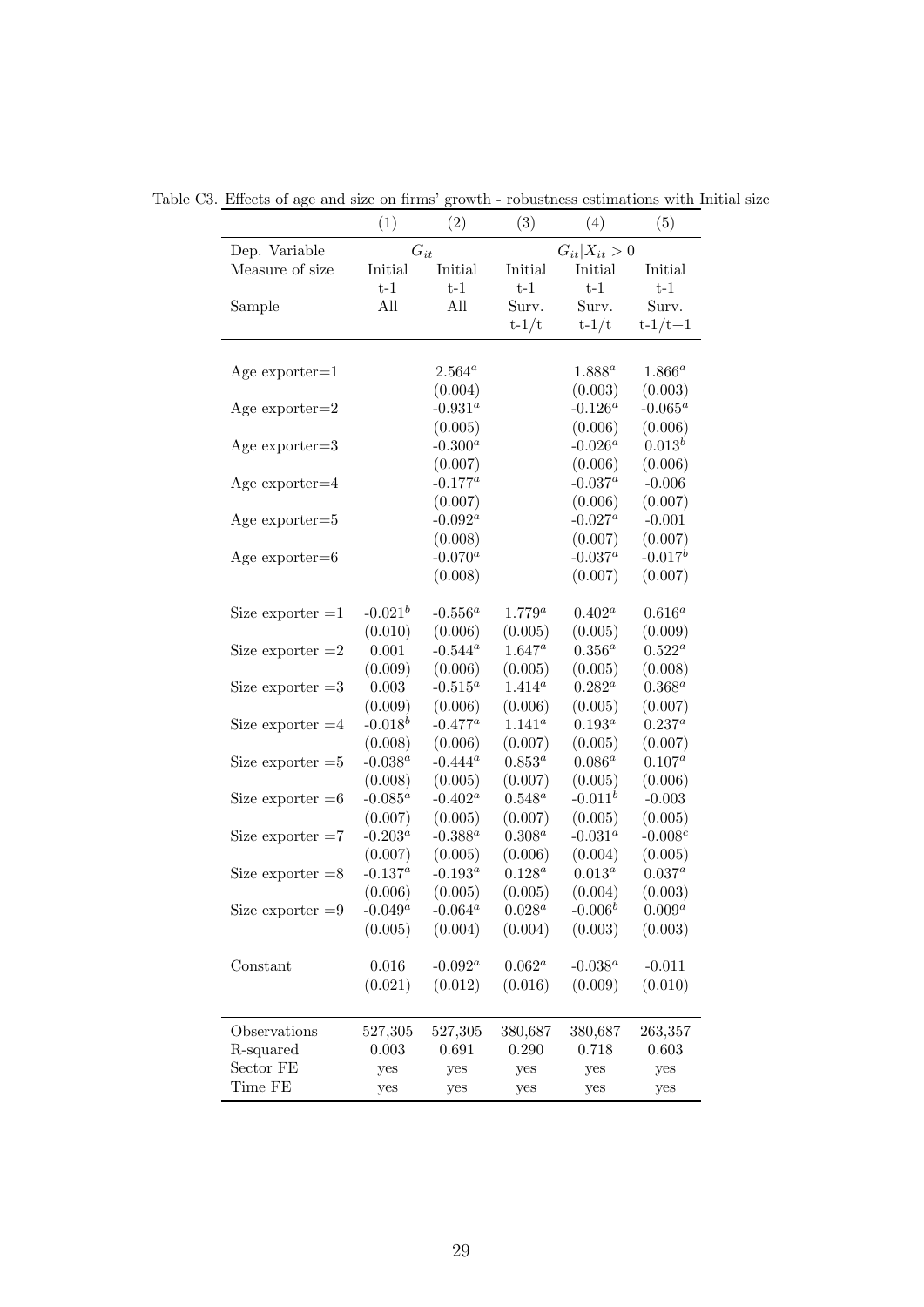|                         | (1)                      | (2)         | (3)          | (4)           | (5)         | (6)         | (7)         | (8)           |
|-------------------------|--------------------------|-------------|--------------|---------------|-------------|-------------|-------------|---------------|
| Dep. Variable           | $G^I_{it}$<br>$G_{it}^E$ |             |              |               |             |             |             |               |
| Measure of size         | Average                  | Average     | Average      | Average       | Average     | Average     | Average     | Average       |
|                         | $(t - 1/t)$              | $(t - 1/t)$ | $(t - 1/t)$  | $(t - 1/t)$   | $(t - 1/t)$ | $(t - 1/t)$ | $(t-1/t)$   | $(t - 1/t)$   |
| Sample                  | Surv.                    | Surv.       | Surv.        | Surv.         | Surv.       | Surv.       | Surv.       | Surv.         |
|                         | $t-1/t$                  | $t-1/t$     | $t-1/t$      | $t - 1/t + 1$ | $t-1/t$     | $t-1/t$     | $t-1/t$     | $t - 1/t + 1$ |
| Age $exporter=1$        | $0.035^a$                |             | $0.044^a$    | $0.032^a$     | $2.035^a$   |             | $2.072^a$   | $2.039^a$     |
|                         | (0.001)                  |             | (0.002)      | (0.002)       | (0.001)     |             | (0.003)     | (0.003)       |
| Age exporter= $2$       | $-0.000$                 |             | $0.010^{b}$  | $0.034^a$     | -0.032 $^a$ |             | $-0.001$    | $0.037^a$     |
|                         | (0.004)                  |             | (0.004)      | (0.005)       | (0.005)     |             | (0.005)     | (0.006)       |
| Age $exporter=3$        | $0.017^a$                |             | $0.026^a$    | $0.045^a$     | $0.022^a$   |             | $0.045^a$   | $0.068^a$     |
|                         | (0.004)                  |             | (0.005)      | (0.005)       | (0.005)     |             | (0.005)     | (0.005)       |
| Age exporter= $4$       | 0.008                    |             | $0.016^a$    | $0.027^a$     | $-0.002$    |             | $0.017^a$   | $0.035^a$     |
|                         | (0.005)                  |             | (0.005)      | (0.005)       | (0.005)     |             | (0.005)     | (0.006)       |
| Age $exporter=5$        | $-0.000$                 |             | $0.007\,$    | $0.022^a$     | 0.005       |             | $0.021^{a}$ | $0.034^a$     |
|                         | (0.005)                  |             | (0.005)      | (0.006)       | (0.005)     |             | (0.005)     | (0.006)       |
| Age $exporter=6$        | $-0.013^b$               |             | $-0.007$     | $0.005\,$     | $-0.006$    |             | 0.007       | $0.015^a$     |
|                         | (0.005)                  |             | (0.005)      | (0.006)       | (0.006)     |             | (0.006)     | (0.006)       |
| Size exporter $t/t-1=1$ |                          | $0.013^a$   | $-0.027^a$   | $-0.022^a$    |             | $1.933^a$   | $-0.062^a$  | $-0.028^a$    |
|                         |                          | (0.002)     | (0.003)      | (0.003)       |             | (0.003)     | (0.003)     | (0.003)       |
| Size exporter $t/t-1=2$ |                          | $0.014^a$   | -0.023 $^a$  | $-0.022^a$    |             | $1.704^{a}$ | -0.056 $^a$ | $-0.029^a$    |
|                         |                          | (0.002)     | (0.003)      | (0.003)       |             | (0.005)     | (0.003)     | (0.004)       |
| Size exporter $t/t-1=3$ |                          | $0.005^b$   | $-0.027^a$   | -0.031 $^a$   |             | $1.375^a$   | $-0.063^a$  | $-0.044^a$    |
|                         |                          | (0.002)     | (0.003)      | (0.004)       |             | (0.006)     | (0.004)     | (0.006)       |
| Size exporter $t/t-1=4$ |                          | $-0.004$    | -0.030 $^a$  | -0.038 $^a$   |             | $1.012^a$   | -0.080 $^a$ | -0.058 $^a$   |
|                         |                          | (0.003)     | (0.003)      | (0.004)       |             | (0.007)     | (0.004)     | (0.006)       |
| Size exporter $t/t-1=5$ |                          | $-0.012^a$  | $-0.031^{a}$ | -0.030 $^a$   |             | $0.689^a$   | $-0.079^a$  | $-0.049^a$    |
|                         |                          | (0.003)     | (0.004)      | (0.004)       |             | (0.007)     | (0.004)     | (0.005)       |
| Size exporter $t/t-1=6$ |                          | $-0.025^a$  | $-0.039^a$   | -0.032 $^a$   |             | $0.425^a$   | $-0.067^a$  | -0.029 $^a$   |
|                         |                          | (0.003)     | (0.004)      | (0.004)       |             | (0.006)     | (0.004)     | (0.005)       |
| Size exporter $t/t-1=7$ |                          | $-0.023^a$  | $-0.034^a$   | $-0.019^a$    |             | $0.316^a$   | $-0.047^a$  | -0.013 $^a$   |
|                         |                          | (0.004)     | (0.004)      | (0.005)       |             | (0.006)     | (0.004)     | (0.004)       |
| Size exporter $t/t-1=8$ |                          | $-0.028^a$  | -0.033 $^a$  | -0.015 $^a$   |             | $0.098^a$   | -0.018 $^a$ | $-0.001$      |
|                         |                          | (0.003)     | (0.003)      | (0.003)       |             | (0.004)     | (0.003)     | (0.003)       |
| Size exporter $t/t-1=9$ |                          | $-0.009^a$  | $-0.011^a$   | $-0.001$      |             | $0.030^a$   | $-0.007^a$  | 0.001         |
|                         |                          | (0.003)     | (0.003)      | (0.003)       |             | (0.003)     | (0.002)     | (0.002)       |
| Constant                | -0.028 $^a$              | $-0.009$    | $-0.013$     | 0.007         | $-0.012^b$  | $0.103^a$   | $0.003\,$   | $0.005\,$     |
|                         | (0.009)                  | (0.009)     | (0.009)      | (0.010)       | (0.005)     | (0.013)     | (0.005)     | (0.006)       |
|                         |                          |             |              |               |             |             |             |               |
| Observations            | 380,687                  | 380,687     | 380,687      | 263,357       | 380,687     | 380,687     | 380,687     | 263,357       |
| R-squared               | 0.003                    | 0.002       | 0.003        | 0.003         | 0.781       | 0.345       | 0.781       | 0.684         |
| Sector $\rm FE$         | yes                      | yes         | yes          | yes           | yes         | yes         | yes         | yes           |
| Time FE                 | yes                      | yes         | yes          | yes           | yes         | ${\rm yes}$ | yes         | yes           |

Table C4. Effects of age and size on firms' net export margins